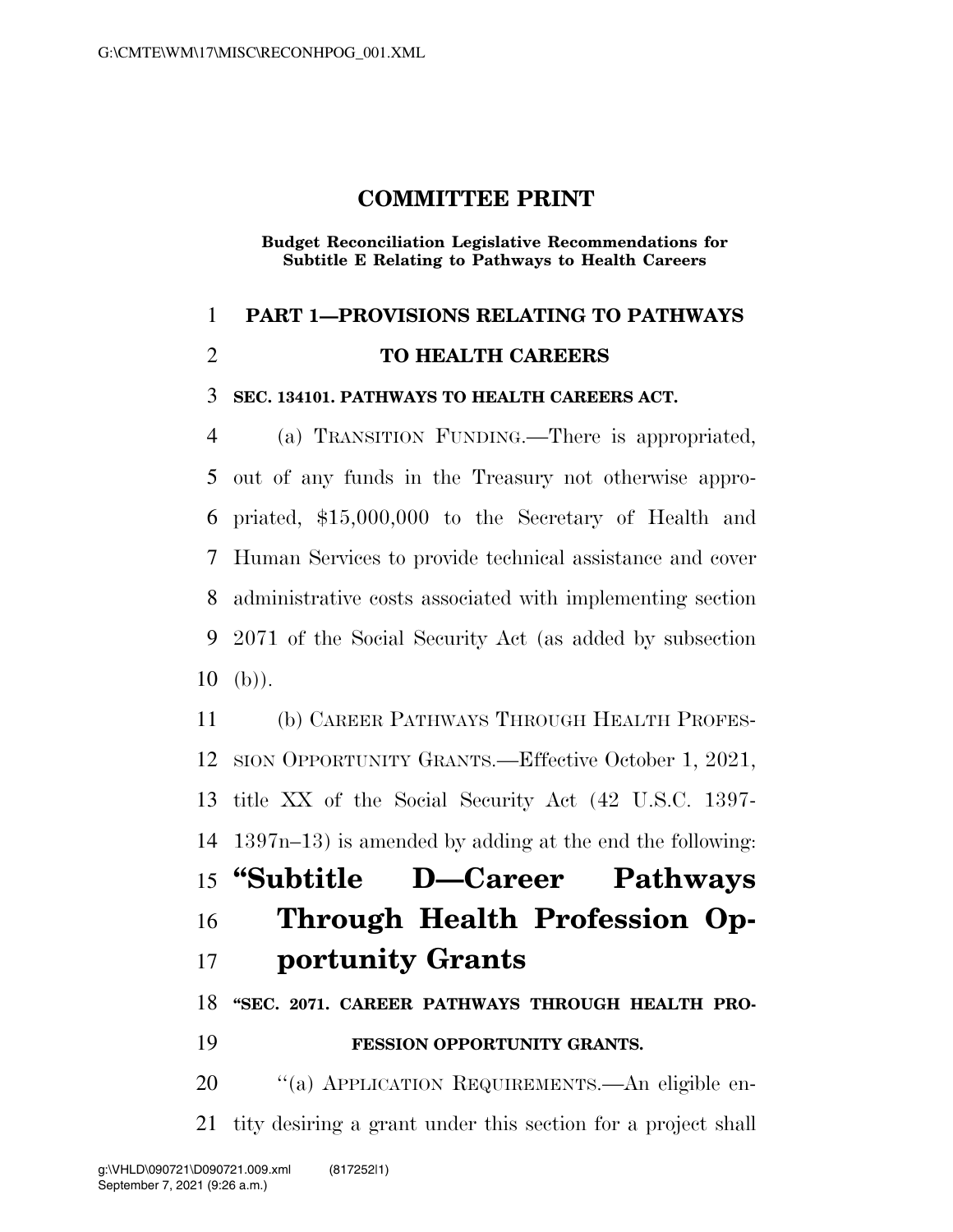submit to the Secretary an application for the grant, that includes the following:

3 (1) A description of how the applicant will use a career pathways approach to train eligible individ- uals for health professions that pay well or will put eligible individuals on a career path to an occupation that pays well, under the project.

8 ''(2) A description of the adult basic education and literacy activities, work readiness activities, training activities, and case management and career coaching services that the applicant will use to assist eligible individuals to gain work experience, connec- tion to employers, and job placement, and a descrip- tion of the plan for recruiting, hiring, and training staff to provide the case management, mentoring, and career coaching services, under the project di- rectly or through local governmental, apprenticeship, educational, or charitable institutions.

19  $\frac{1}{2}$  (3) In the case of an application for a grant under this section for a demonstration project de-21 scribed in subsection  $(c)(2)(B)(i)(I)$ —

  $\qquad$   $\qquad$   $\qquad$   $\qquad$   $\qquad$   $\qquad$   $\qquad$   $\qquad$   $\qquad$   $\qquad$   $\qquad$   $\qquad$   $\qquad$   $\qquad$   $\qquad$   $\qquad$   $\qquad$   $\qquad$   $\qquad$   $\qquad$   $\qquad$   $\qquad$   $\qquad$   $\qquad$   $\qquad$   $\qquad$   $\qquad$   $\qquad$   $\qquad$   $\qquad$   $\qquad$   $\qquad$   $\qquad$   $\qquad$   $\qquad$   $\qquad$  which the demonstration project is to be con- ducted has in effect policies or laws that permit certain allied health and behavioral health care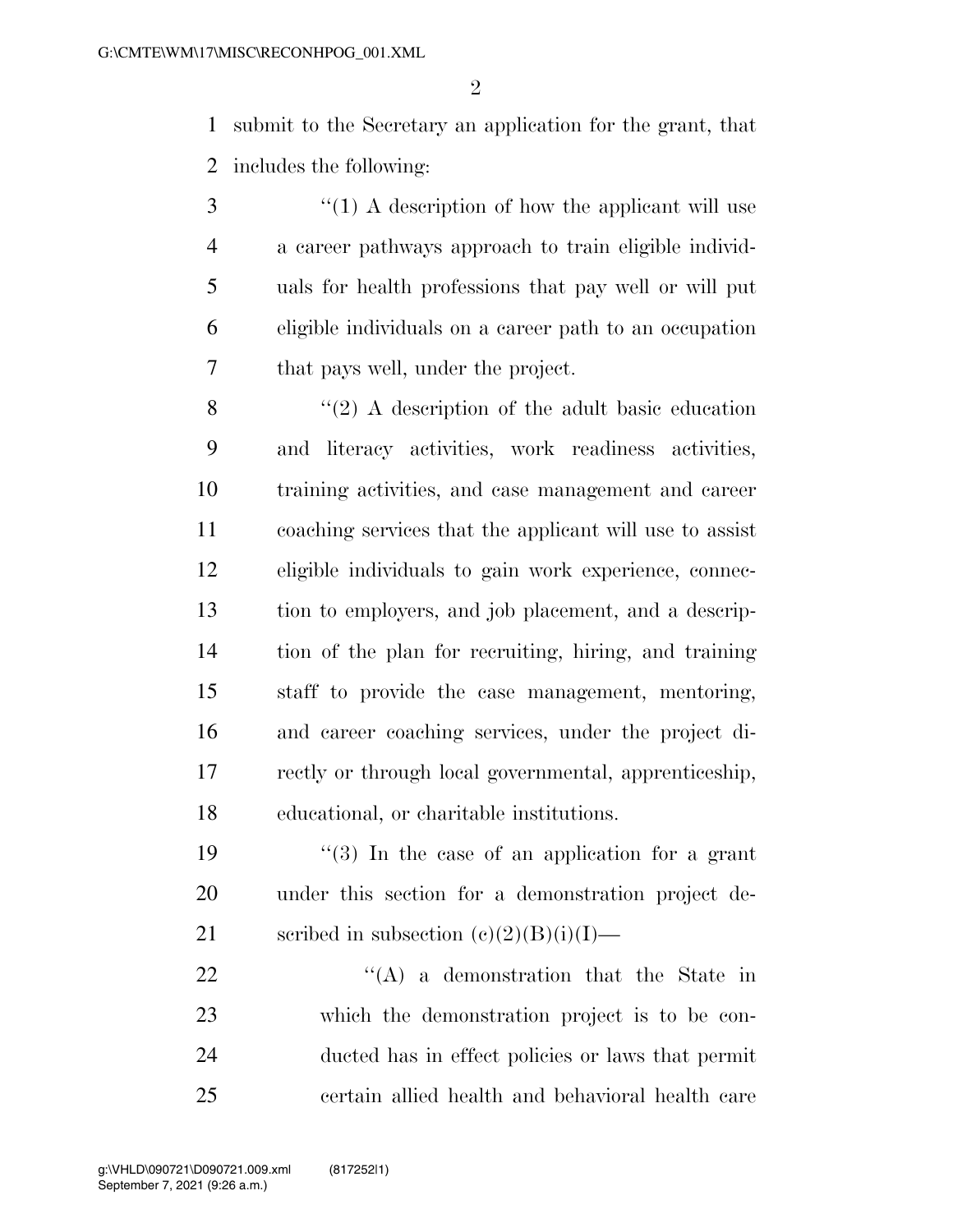credentials to be awarded to people with certain arrest or conviction records (which policies or laws shall include appeals processes, waivers, certificates, and other opportunities to dem- onstrate rehabilitation to obtain credentials, li- censure, and approval to work in the proposed health careers), and a plan described in the ap- plication that will use a career pathway to as- sist participants with such a record in acquiring credentials, licensing, and employment in the 11 specified careers;

 $\langle G \rangle$  a discussion of how the project or fu- ture strategic hiring decisions will demonstrate the experience and expertise of the project in working with job seekers who have arrest or conviction records or employers with experience working with people with arrest or conviction records;

19  $\cdot$  (C) an identification of promising innova- tions or best practices that can be used to pro-21 vide the training;

22  $\text{``(D) a proof of concept or demonstration}$ 23 that the applicant has done sufficient research on workforce shortage or in-demand jobs for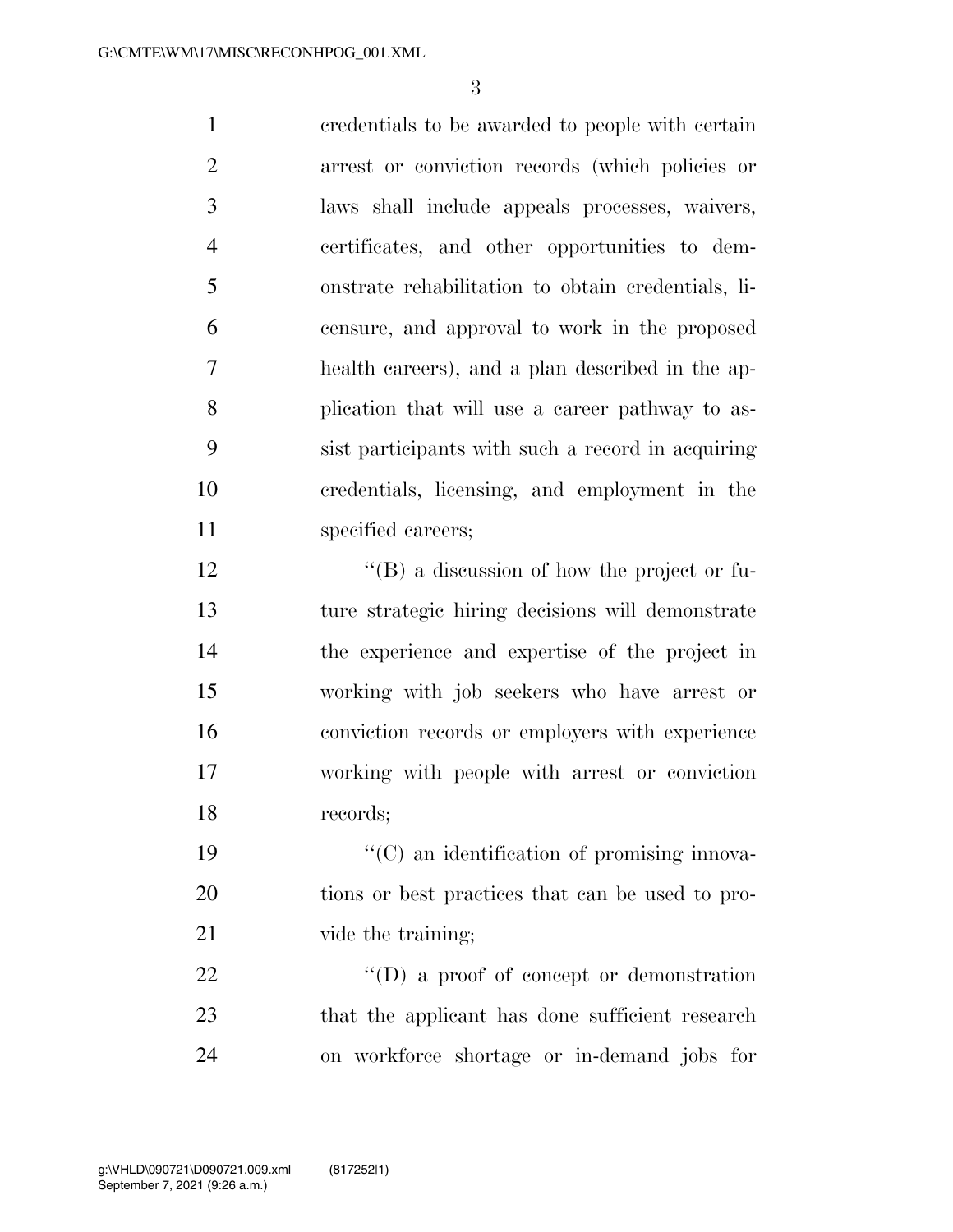| $\mathbf{1}$   | which people with certain types of arrest or           |
|----------------|--------------------------------------------------------|
| $\overline{2}$ | conviction records can be hired;                       |
| 3              | $\lq\lq(E)$ a plan for recruiting students who         |
| $\overline{4}$ | are eligible individuals into the project; and         |
| 5              | $\lq\lq(F)$ a plan for providing post-employment       |
| 6              | support and ongoing training as part of a ca-          |
| 7              | reer pathway under the project.                        |
| 8              | $``(4)$ In the case of an application for a grant      |
| 9              | under this section for a demonstration project de-     |
| 10             | scribed in subsection $(c)(2)(B)(i)(II)$ —             |
| 11             | $\lq\lq$ (A) a description of the partnerships,        |
| 12             | strategic staff hiring decisions, tailored program     |
| 13             | activities, or other programmatic elements of          |
| 14             | the project, such as training plans for doulas         |
| 15             | and other community health workers and train-          |
| 16             | ing plans for midwives and other allied health         |
| 17             | professions, that are designed to support a ca-        |
| 18             | reer pathway in pregnancy, birth, or post-             |
| 19             | partum services; and                                   |
| 20             | $\lq\lq$ (B) a demonstration that the State in         |
| 21             | which the demonstration project is to be con-          |
| 22             | ducted recognizes doulas or midwives, as the           |
| 23             | case may be.                                           |
| 24             | $\cdot$ (5) A demonstration that the applicant has ex- |
| 25             | perience working with low-income populations, or a     |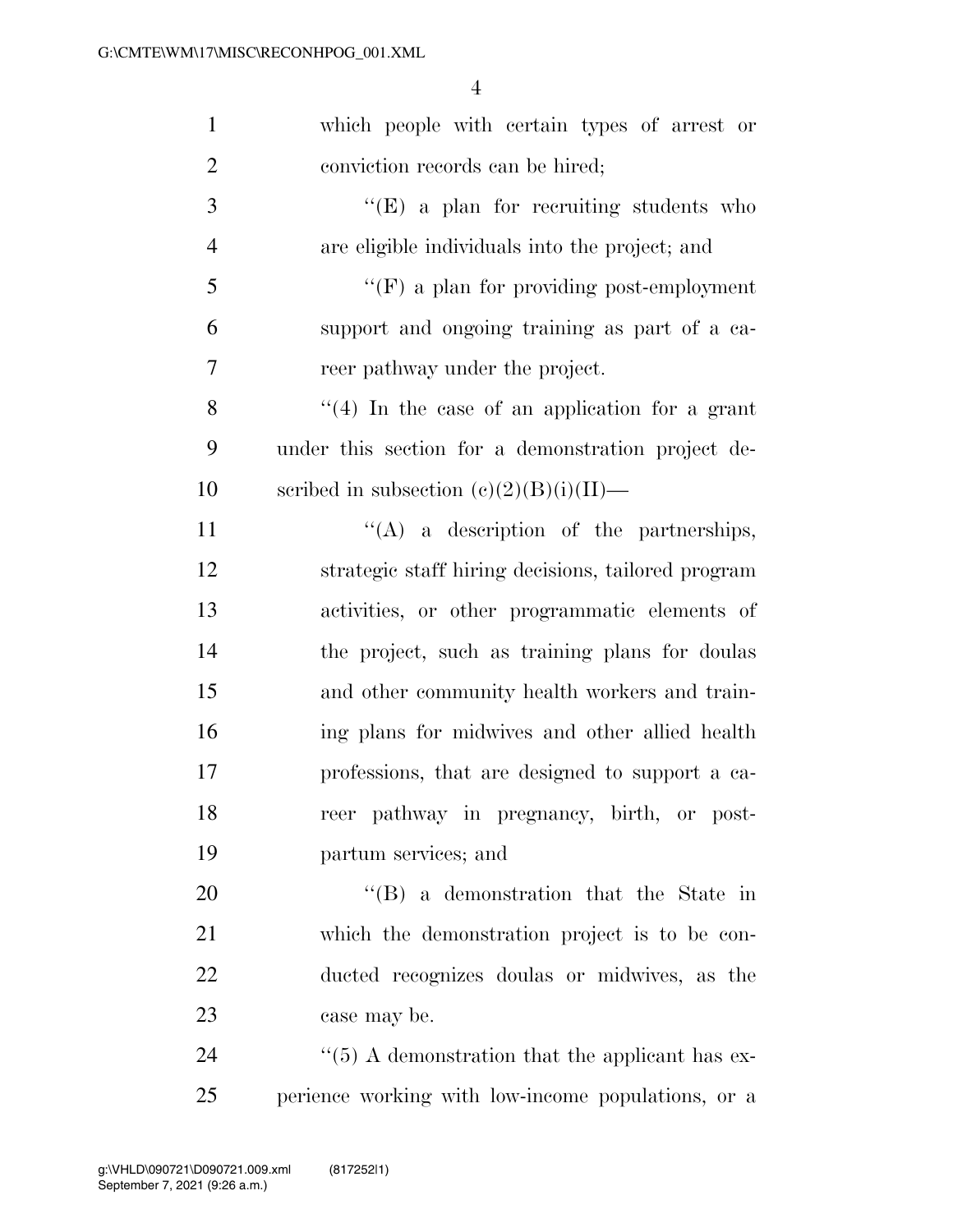| $\mathbf{1}$   | description of the plan of the applicant to work with      |
|----------------|------------------------------------------------------------|
| $\overline{2}$ | a partner organization that has the experience.            |
| 3              | $\cdot\cdot$ (6) A plan for providing post-employment sup- |
| $\overline{4}$ | port and ongoing training as part of a career path-        |
| 5              | way under the project.                                     |
| 6              | $\lq(7)$ A description of the support services that        |
| $\overline{7}$ | the applicant will provide under the project, includ-      |
| 8              | ing a plan for how child care and transportation           |
| 9              | support services will be guaranteed and, if the appli-     |
| 10             | cant will provide a cash stipend or wage supplement,       |
| 11             | how the stipend or supplement would be calculated          |
| 12             | and distributed.                                           |
| 13             | $(8)$ A certification by the applicant that the            |
| 14             | project development included—                              |
| 15             | $\lq\lq$ consultation with a local workforce               |
| 16             | development board established under section                |
| 17             | 107 of the Workforce Innovation and Oppor-                 |
| 18             | tunity Act;                                                |
| 19             | "(B) consideration of apprenticeship and                   |
| 20             | pre-apprenticeship models registered under the             |
| 21             | Act of August 16, 1937 (also known as the                  |
| 22             | 'National Apprenticeship Act');                            |
| 23             | $\lq\lq$ consideration of career pathway pro-              |
| 24             | grams in the State in which the project is to be           |
| 25             | conducted; and                                             |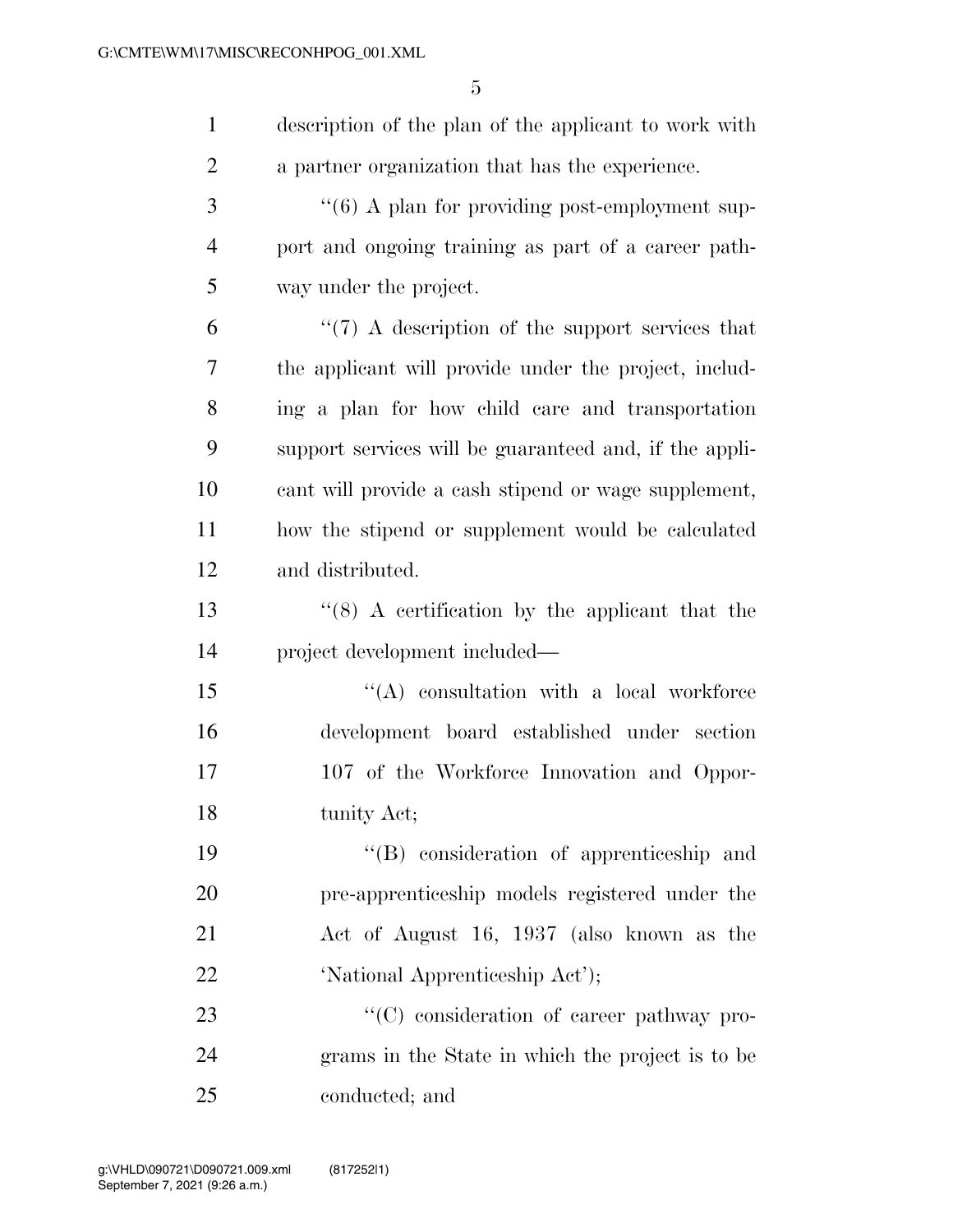| $\mathbf{1}$   | $\lq\lq$ a review of the State plan under sec-        |
|----------------|-------------------------------------------------------|
| $\overline{2}$ | tion 102 or 103 of the Workforce Innovation           |
| 3              | and Opportunity Act.                                  |
| $\overline{4}$ | "(9) A description of the availability and rel-       |
| 5              | evance of recent labor market information and other   |
| 6              | pertinent evidence of in-demand jobs or worker        |
| 7              | shortages.                                            |
| 8              | $\lq(10)$ A certification that the applicant will di- |
| 9              | rectly provide or contract for the training services  |
| 10             | described in the application.                         |
| 11             | $f''(11)$ A commitment by the applicant that, if      |
| 12             | the grant is made to the applicant, the applicant     |
| 13             | will-                                                 |
| 14             | $\lq\lq$ during the planning period for the           |
| 15             | project, provide the Secretary with any informa-      |
| 16             | tion needed by the Secretary to establish ade-        |
| 17             | quate data reporting and administrative struc-        |
| 18             | ture for the project;                                 |
| 19             | $\lq\lq$ (B) hire a person to direct the project not  |
| 20             | later than the end of the planning period appli-      |
| 21             | cable to the project;                                 |
| 22             | $\lq\lq$ (C) accept all technical assistance offered  |
| 23             | by the Secretary with respect to the grant;           |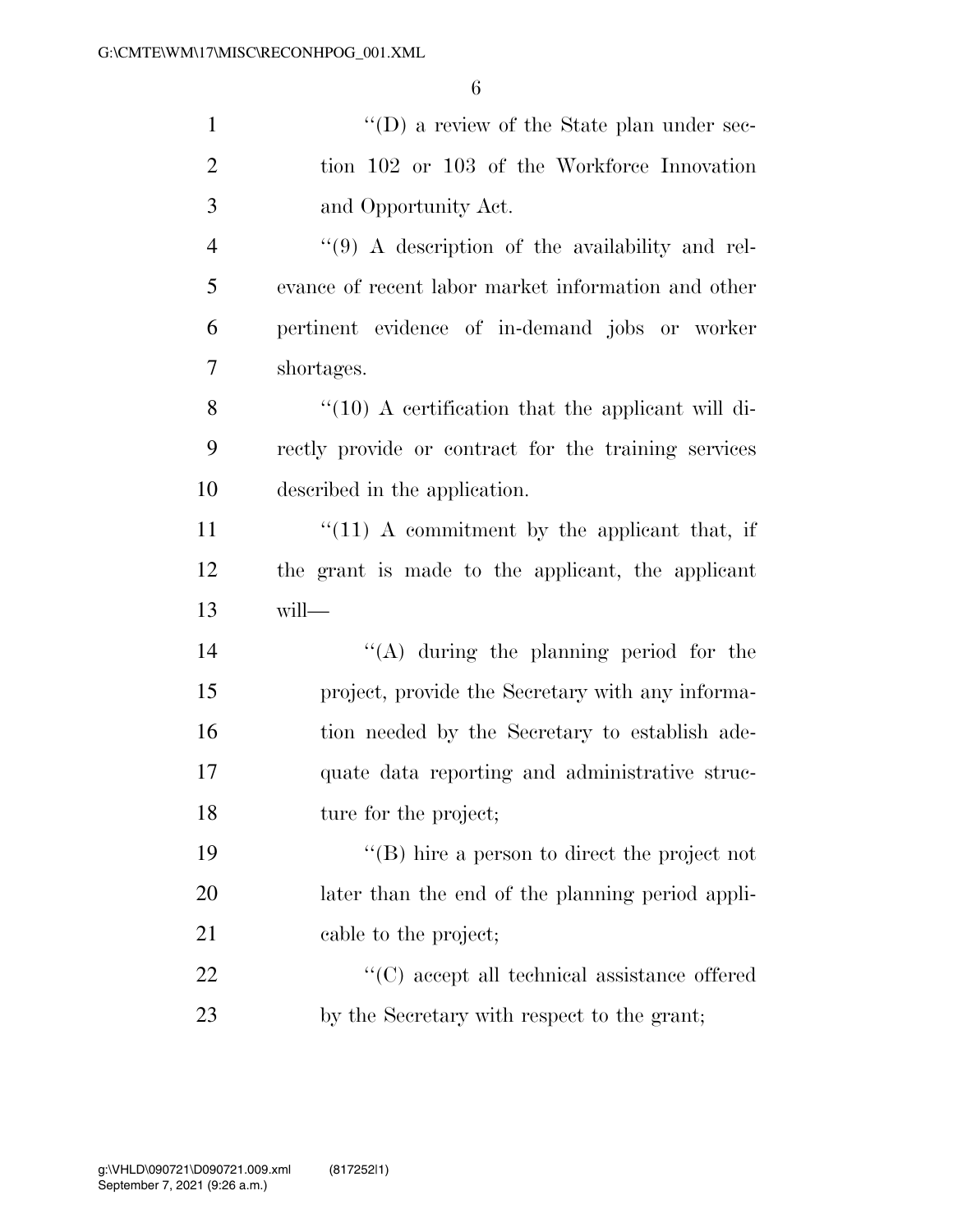| $\mathbf{1}$   | "(D) participate in peer technical assist-                |
|----------------|-----------------------------------------------------------|
| $\overline{2}$ | ance conferences as are regularly scheduled by            |
| 3              | the Secretary; and                                        |
| $\overline{4}$ | " $(E)$ provide all data required by the Sec-             |
| 5              | retary under subsection (g).                              |
| 6              | "(b) PREFERENCES IN CONSIDERING APPLICA-                  |
| 7              | TIONS.—In considering applications for a grant under this |
| 8              | section, the Secretary shall give preference to—          |
| 9              | $"(1)$ applications submitted by applicants to            |
| 10             | whom a grant was made under this section or any           |
| 11             | predecessor to this section;                              |
| 12             | $\lq(2)$ applications submitted by applicants who         |
| 13             | have business and community partners in each of           |
| 14             | the following categories:                                 |
| 15             | "(A) State and local government agencies                  |
| 16             | and social service providers, including a State           |
| 17             | or local entity that administers a State program          |
| 18             | funded under part A of this title;                        |
| 19             | "(B) institutions of higher education, ap-                |
| 20             | prenticeship programs, and local workforce de-            |
| 21             | velopment boards established under section 107            |
| 22             | of the Workforce Innovation and Opportunity               |
| 23             | Act; and                                                  |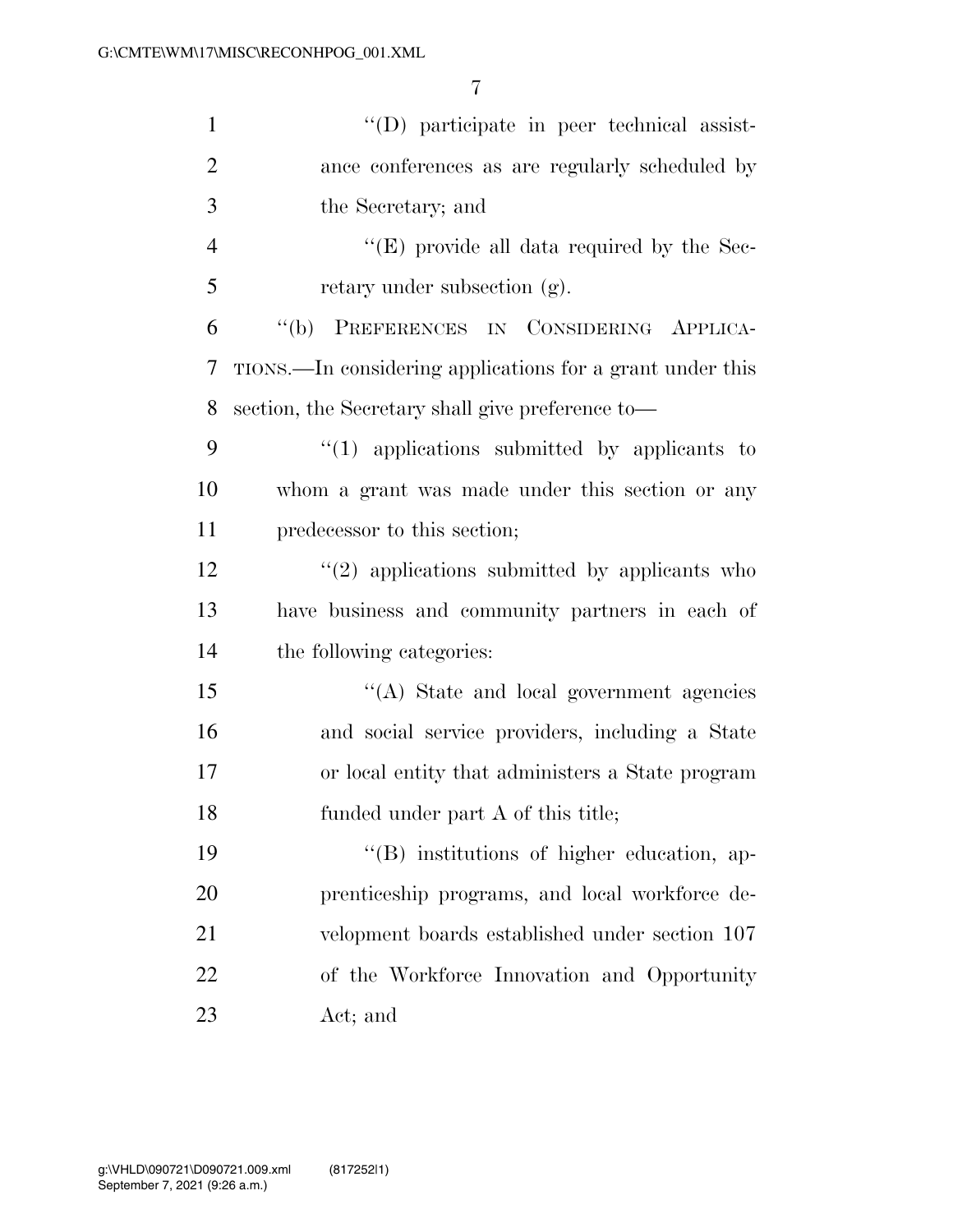| $\mathbf{1}$   | $\lq\lq$ health care employers, health care in-            |
|----------------|------------------------------------------------------------|
| $\overline{2}$ | dustry or sector partnerships, labor unions, and           |
| 3              | labor-management partnerships;                             |
| $\overline{4}$ | $\cdot$ (3) applications that include opportunities for    |
| 5              | mentoring or peer support, and make career coach-          |
| 6              | ing available, as part of the case management plan;        |
| 7              | $\cdot$ (4) applications which describe a project that     |
| 8              | will serve a rural area in which—                          |
| 9              | $\lq\lq$ the community in which the individ-               |
| 10             | uals to be enrolled in the project reside is lo-           |
| 11             | cated;                                                     |
| 12             | $\lq\lq$ the project will be conducted; or                 |
| 13             | "(C) an employer partnership that has                      |
| 14             | committed to hiring individuals who successfully           |
| 15             | complete all activities under the project is lo-           |
| 16             | cated;                                                     |
| 17             | $\cdot\cdot$ (5) applications that include a commitment to |
| 18             | providing project participants with a cash stipend or      |
| 19             | wage supplement; and                                       |
| 20             | $\cdot\cdot$ (6) applications which have an emergency cash |
| 21             | fund to assist project participants financially in         |
| 22             | emergency situations.                                      |
| 23             | $``(e)$ GRANTS.—                                           |
| 24             | $\lq(1)$ COMPETITIVE GRANTS.—                              |
| 25             | "(A) GRANT AUTHORITY.—                                     |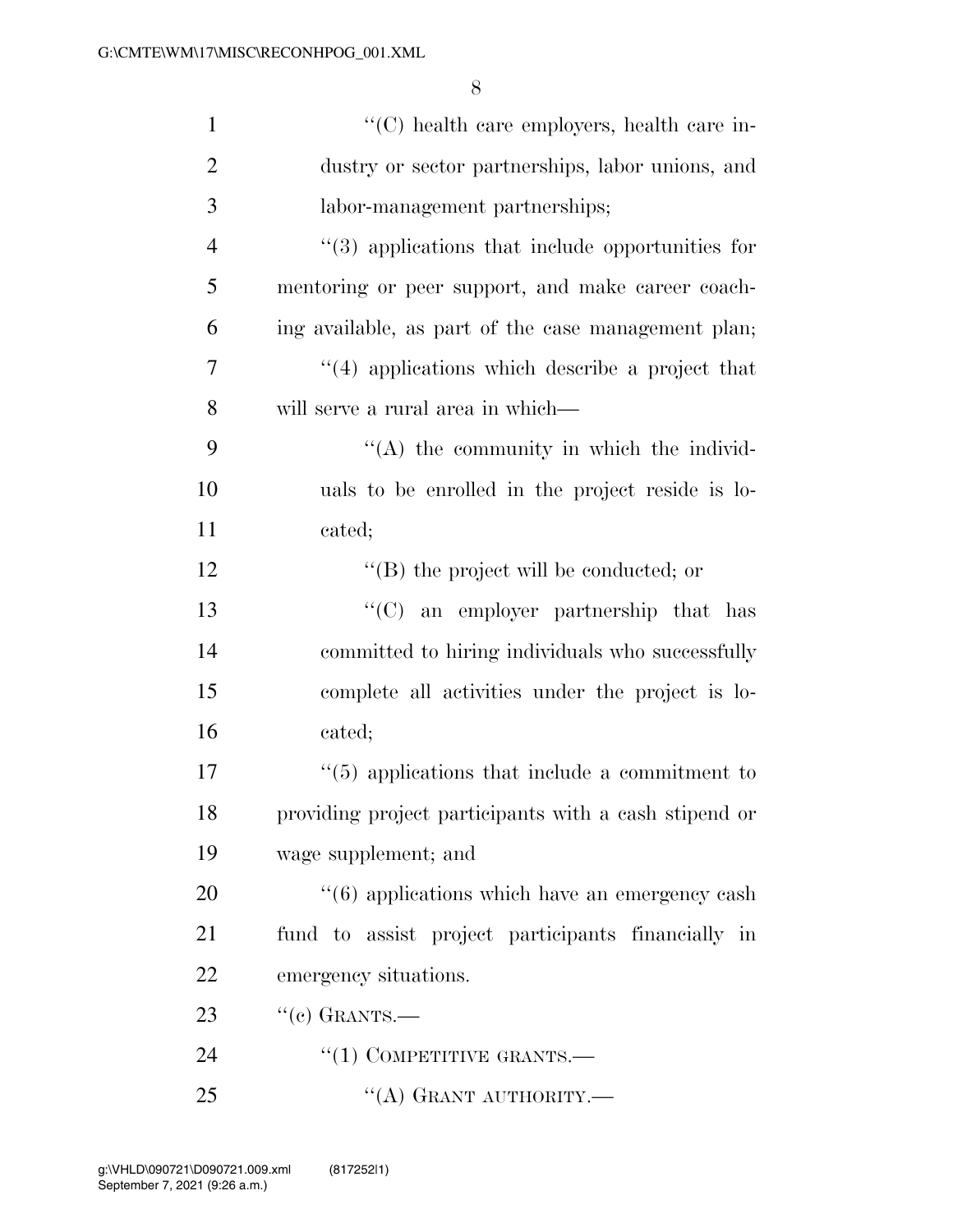1 ''(i) IN GENERAL.—The Secretary may make a grant in accordance with this paragraph to an eligible entity whose appli- cation for the grant is approved by the Secretary, to conduct a project designed to train low-income individuals for allied health professions, health information tech- nology, physicians assistants, nursing as- sistants, registered nurse, advanced prac- tice nurse, and other professions consid- ered part of a health care career pathway model. **CONTRACTER OF GRANTEES IN**  EACH STATE AND THE DISTRICT OF CO- LUMBIA.—For each grant cycle, the Sec- retary shall award a grant under this para- graph to at least 2 eligible entities in each State that is not a territory, to the extent there are a sufficient number of applica-20 tions submitted by the entities that meet

21 the requirements applicable with respect to

22 such a grant. If, for a grant cycle, there

are fewer than 2 such eligible entities in a

State, the Secretary shall include that in-

September 7, 2021 (9:26 a.m.) g:\VHLD\090721\D090721.009.xml (817252|1)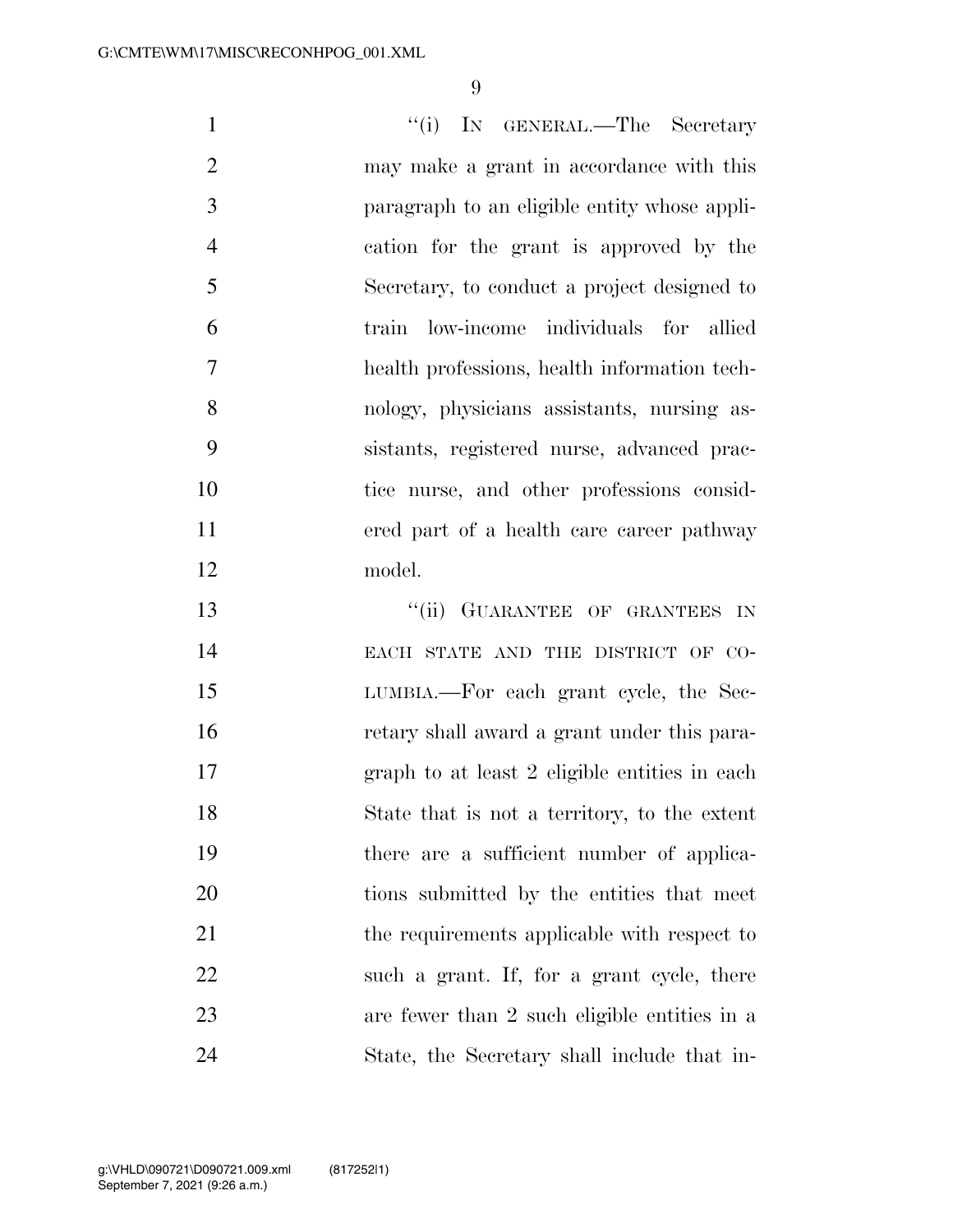|  |  | formation in the report required by sub-      |  |
|--|--|-----------------------------------------------|--|
|  |  | section $(g)(2)$ that covers the fiscal year. |  |

3 "(B) GUARANTEE OF GRANTS FOR INDIAN POPULATIONS.—From the amount reserved 5 under subsection  $(i)(2)(B)$  for each fiscal year, the Secretary shall award a grant under this paragraph to at least 10 eligible entities that are an Indian tribe, a tribal organization, or a tribal college or university, to the extent there are a sufficient number of applications sub- mitted by the entities that meet the require-ments applicable with respect to such a grant.

13 "'(C) GUARANTEE OF GRANTEES IN THE TERRITORIES.—From the amount reserved 15 under subsection  $(i)(2)(C)$  for each fiscal year, the Secretary shall award a grant under this paragraph to at least 2 eligible entities that are located in a territory, to the extent there are a sufficient number of applications submitted by the entities that meet the requirements applica-21 ble with respect to such a grant.

22 "<sup>(2)</sup> GRANTS FOR DEMONSTRATION PROJECTS.—

24 "(A) GRANT AUTHORITY.—The Secretary shall make a grant in accordance with this sub-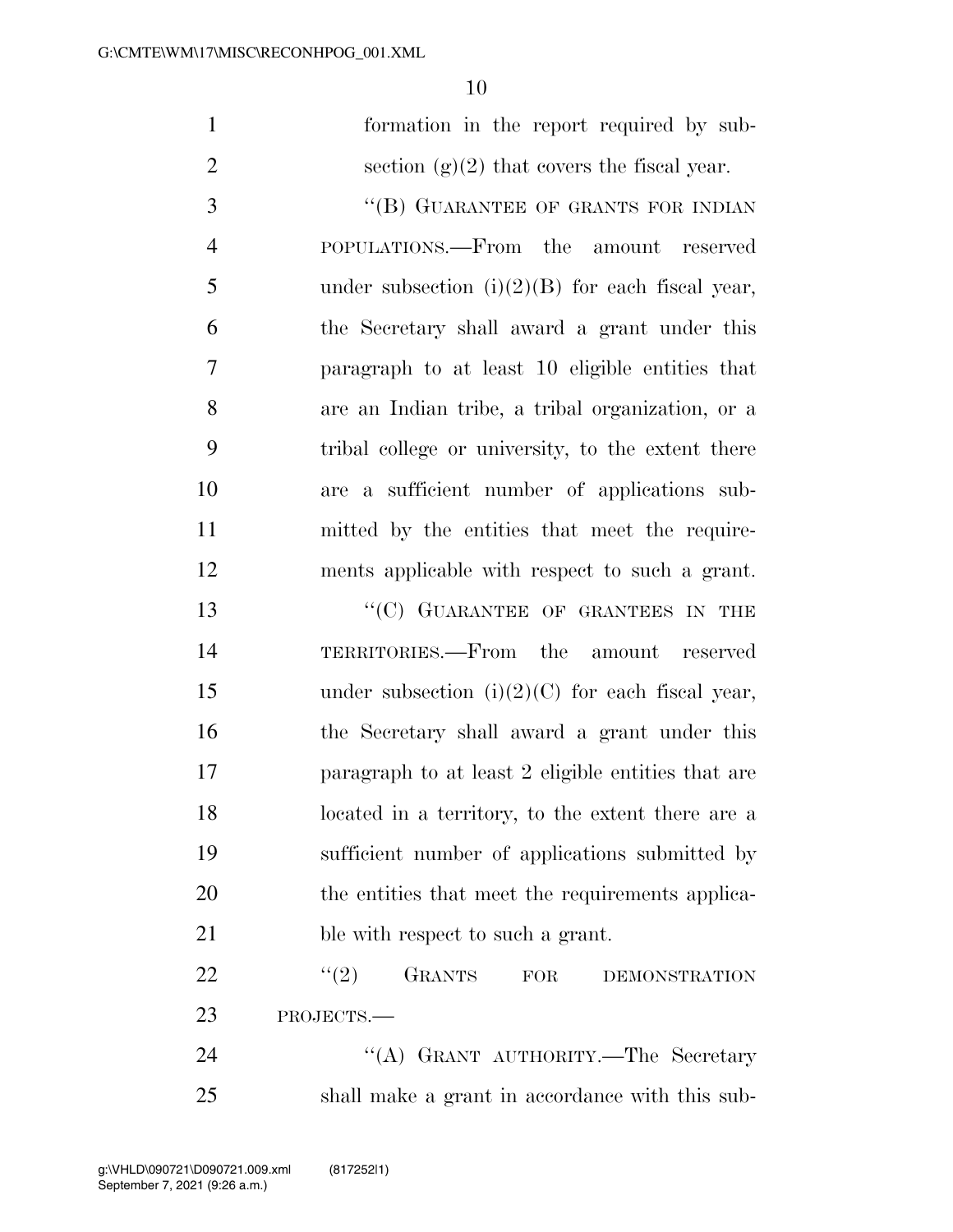| $\mathbf{1}$   | section to an eligible entity whose application         |
|----------------|---------------------------------------------------------|
| $\overline{2}$ | for the grant is approved by the Secretary, to          |
| 3              | conduct a demonstration project that meets the          |
| $\overline{4}$ | requirements of subparagraph (B).                       |
| 5              | "(B) REQUIREMENTS.—The requirements                     |
| 6              | of this subparagraph are the following:                 |
| 7              | "(i) TYPE OF PROJECT.—The dem-                          |
| 8              | onstration project shall be of 1 of the fol-            |
| 9              | lowing types:                                           |
| 10             | "(I) INDIVIDUALS WITH ARREST                            |
| 11             | CONVICTION<br><b>RECORDS</b><br><b>OR</b><br>DEM-       |
| 12             | ONSTRATION.—The demonstration                           |
| 13             | project shall be of a type designed to                  |
| 14             | provide education and training for eli-                 |
| 15             | gible individuals with arrest or convic-                |
| 16             | tion records to enter and follow a ca-                  |
| 17             | reer pathway in the health professions                  |
| 18             | through occupations that pay well and                   |
| 19             | expected to experience a labor<br>are                   |
| 20             | shortage or be in high demand.                          |
| 21             | ``(II)<br>PREGNANCY AND CHILD-                          |
| 22             | <b>CAREER</b><br><b>PATHWAY</b><br><b>BIRTH</b><br>DEM- |
| 23             | ONSTRATION.—The<br>demonstration                        |
| 24             | project shall be of a type designed to                  |
| 25             | provide education and training for eli-                 |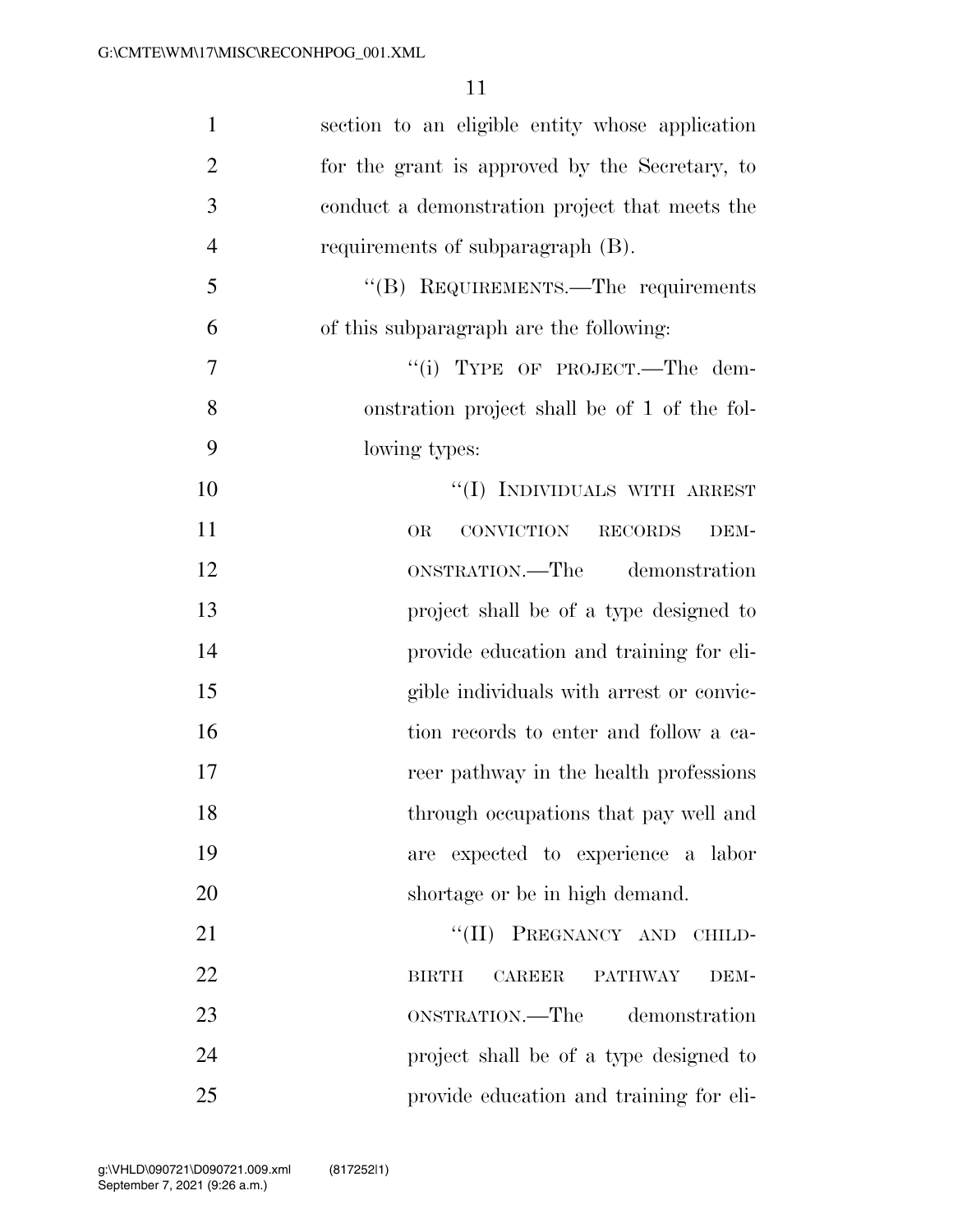| $\mathbf{1}$   | gible individuals to enter and follow a               |
|----------------|-------------------------------------------------------|
| $\overline{2}$ | career pathway in the field of preg-                  |
| 3              | nancy, childbirth, post-partum,<br>or                 |
| $\overline{4}$ | childbirth and post-partum, in a State                |
| 5              | that recognizes doulas or midwives                    |
| 6              | and that provides payment for serv-                   |
| $\overline{7}$ | ices provided by doulas or midwives,                  |
| 8              | as the case may be, under private or                  |
| 9              | public health insurance plans.                        |
| 10             | "(ii) DURATION.—The demonstration                     |
| 11             | project shall be conducted for not less than          |
| 12             | 5 years.                                              |
| 13             | "(C) MINIMUM ALLOCATION OF FUNDS                      |
| 14             | EACH<br><b>FOR</b><br><b>TYPE</b><br>OF DEMONSTRATION |
| 15             | PROJECT.                                              |
| 16             | "(i) INDIVIDUALS WITH ARREST OR                       |
| 17             | CONVICTION<br>RECORDS<br>DEMONSTRA-                   |
| 18             | TIONS.—Not less than $$6,375,000$ of the              |
| 19             | amounts made available for grants under               |
| 20             | this paragraph shall be used to make                  |
| 21             | grants for demonstration projects of the              |
| 22             | type described in subparagraph $(B)(i)(I)$ .          |
| 23             | PREGNANCY AND CHILDBIRTH<br>$\lq(\mathbf{ii})$        |
| 24             | <b>CAREER</b><br>PATHWAY DEMONSTRATIONS.              |
| 25             | Not less than $$6,375,000$ of the amounts             |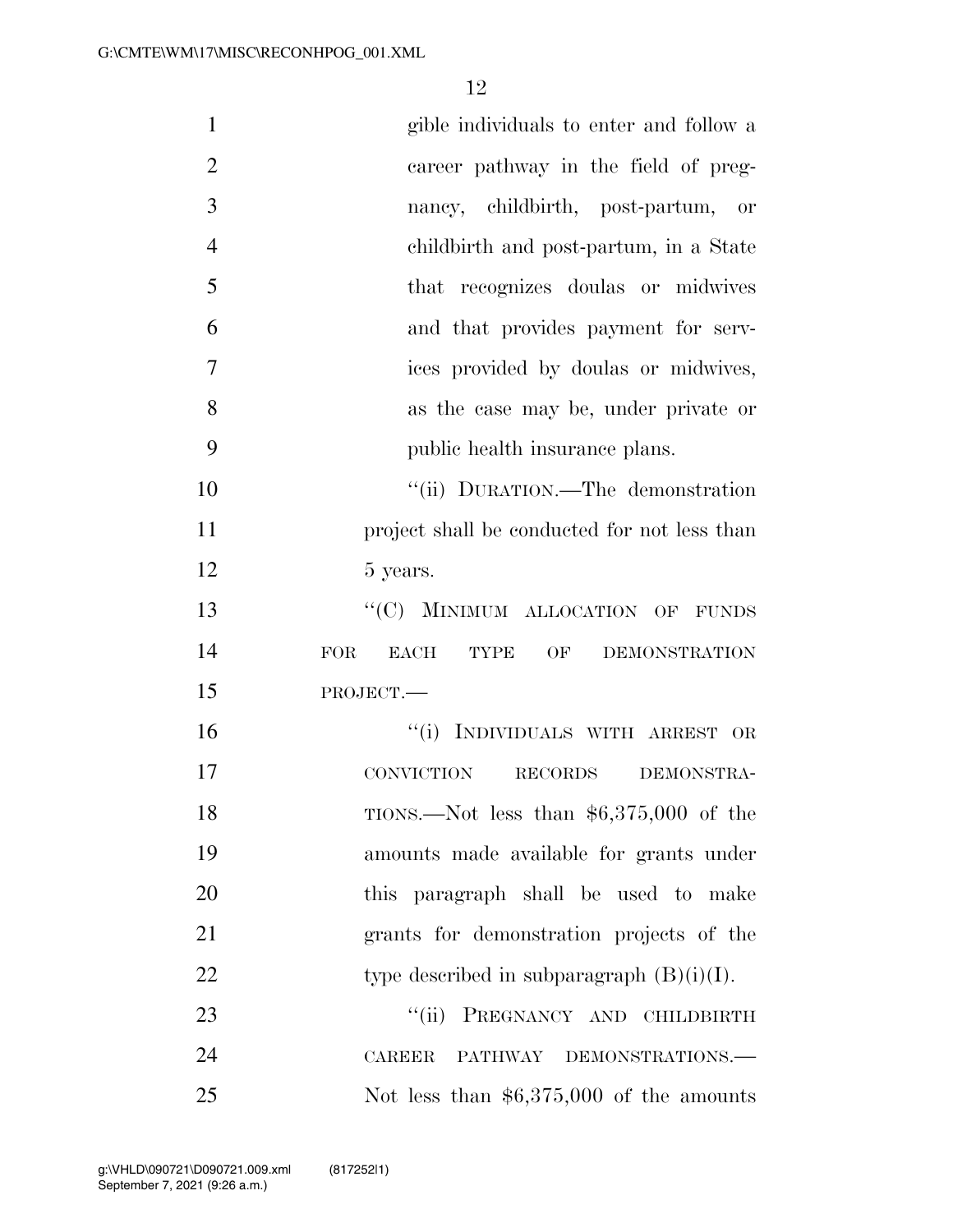| $\mathbf{1}$   | made available for grants under this para-            |
|----------------|-------------------------------------------------------|
| $\overline{2}$ | graph shall be used to make grants for                |
| 3              | demonstration projects of the type de-                |
| $\overline{4}$ | scribed in subparagraph $(B)(i)(II)$ .                |
| 5              | "(3) GRANT CYCLE.—The grant cycle under               |
| 6              | this section shall be not less than 5 years, with a   |
| 7              | planning period of not more than the 1st 12 months    |
| 8              | of the grant cycle. During the planning period, the   |
| 9              | amount of the grant shall be in such lesser amount    |
| 10             | as the Secretary determines appropriate.              |
| 11             | "(d) USE OF GRANT.—                                   |
| 12             | "(1) IN GENERAL.—An entity to which a grant           |
| 13             | is made under this section shall use the grant in ac- |
| 14             | cordance with the approved application for the        |
| 15             | grant.                                                |
| 16             | "(2) SUPPORT TO BE PROVIDED.—                         |
| 17             | "(A) REQUIRED SUPPORT.—A project for                  |
| 18             | which a grant is made under this section shall        |
| 19             | include the following:                                |
| 20             | "(i) An assessment for adult basic                    |
| 21             | skill competency, and provision of adult              |
| 22             | basic skills education if necessary for               |
| 23             | lower-skilled eligible individuals to enroll in       |
| 24             | the project and go on to enter and com-               |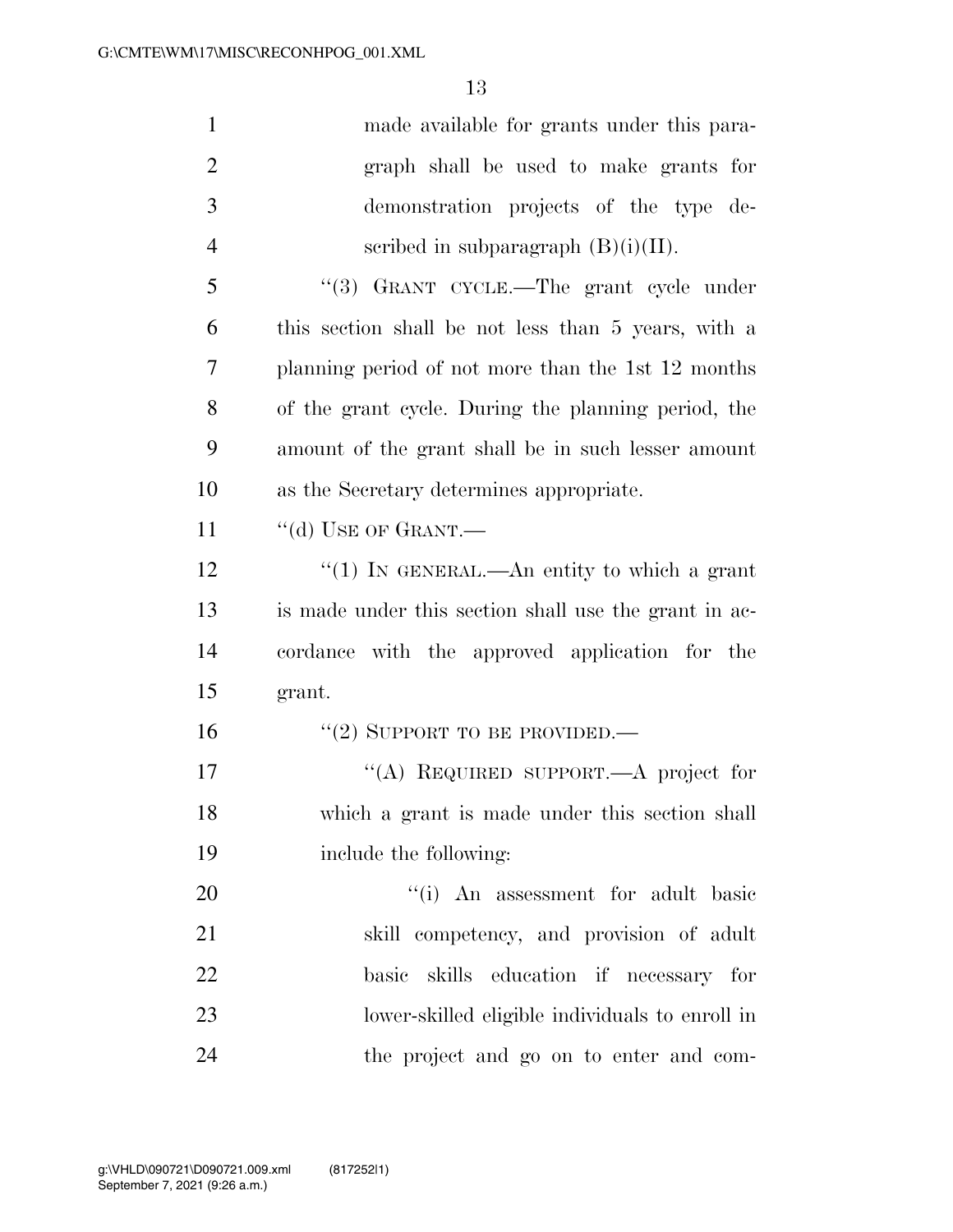| $\mathbf{1}$   | plete post-secondary training, through       |
|----------------|----------------------------------------------|
| $\overline{2}$ | means including the following:               |
| 3              | $\lq\lq$ (I) Establishing a network of       |
| $\overline{4}$ | partners that offer pre-training activi-     |
| 5              | ties for project participants who need       |
| 6              | to improve basic academic skills or          |
| $\tau$         | English language proficiency before          |
| 8              | entering a health occupational train-        |
| 9              | ing career pathway program.                  |
| 10             | "(II) Offering resources to enable           |
| 11             | project participants to continue ad-         |
| 12             | vancing adult basic skill proficiency        |
| 13             | while enrolled in a career pathway           |
| 14             | program.                                     |
| 15             | "(III) Embedding adult basic                 |
| 16             | skill maintenance as part of ongoing         |
| 17             | post-graduation career coaching and          |
| 18             | mentoring.                                   |
| 19             | "(ii) A guarantee that child care is an      |
| 20             | available and affordable support service for |
| 21             | project participants through means such as   |
| 22             | the following:                               |
| 23             | $\lq\lq$ (I) Referral to, and assistance     |
| 24             | with, enrollment in a subsidized child       |
| 25             | care program.                                |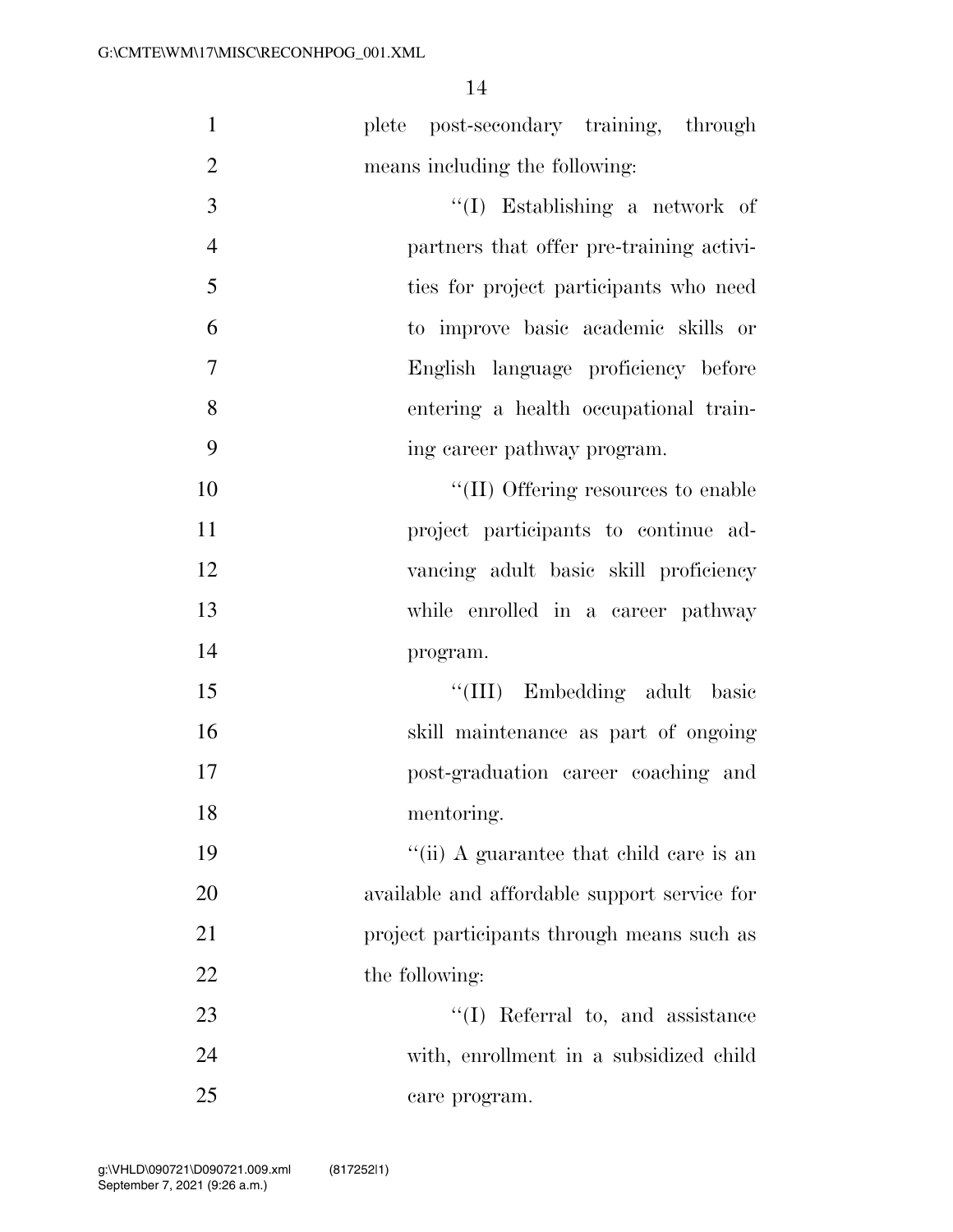| $\mathbf{1}$   | "(II) Direct payment to a child              |
|----------------|----------------------------------------------|
| $\overline{2}$ | care provider if a slot in a subsidized      |
| 3              | child care program is not available or       |
| $\overline{4}$ | reasonably accessible.                       |
| 5              | "(III) Payment of co-payments                |
| 6              | or associated fees for child care.           |
| 7              | "(iii) Case management plans that in-        |
| 8              | clude career coaching (with the option to    |
| 9              | offer appropriate peer support and men-      |
| 10             | toring opportunities to help develop soft    |
| 11             | skills and social capital), which may be of- |
| 12             | fered on an ongoing basis before, during,    |
| 13             | and after initial training as part of a ca-  |
| 14             | reer pathway model.                          |
| 15             | "(iv) A plan to provide project partici-     |
| 16             | pants with transportation through means      |
| 17             | such as the following:                       |
| 18             | $\lq\lq$ (I) Referral to, and assistance     |
| 19             | with enrollment in, a subsidized trans-      |
| 20             | portation program.                           |
| 21             | $\lq\lq$ (II) If a subsidized transpor-      |
| 22             | tation program is not reasonably             |
| 23             | available, direct payments to subsidize      |
| 24             | transportation costs.                        |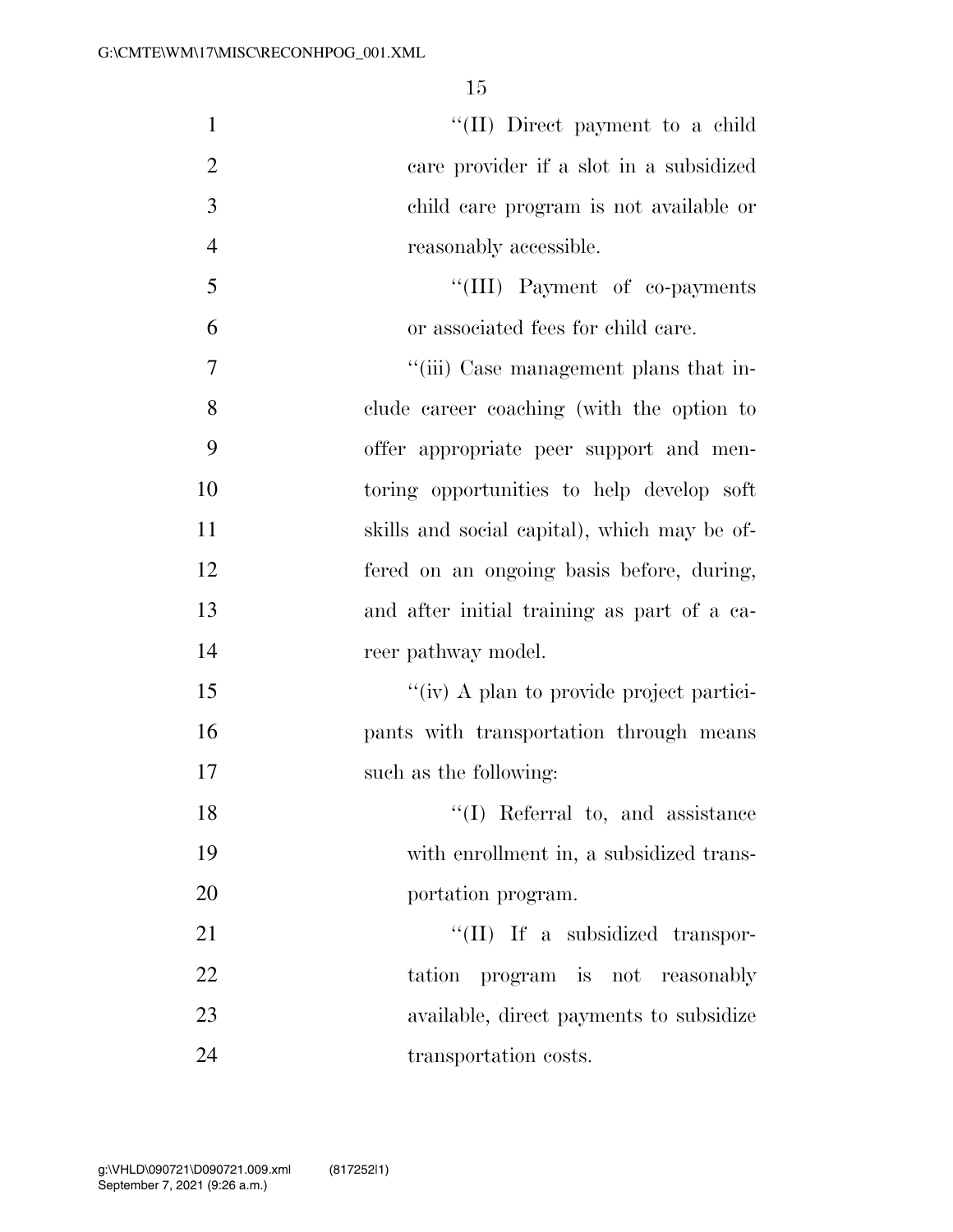| $\mathbf{1}$   | For purposes of this clause, the term          |
|----------------|------------------------------------------------|
| $\overline{2}$ | 'transportation' includes public transit, or   |
| 3              | gasoline for a personal vehicle if public      |
| $\overline{4}$ | transit is not reasonably accessible or        |
| 5              | available.                                     |
| 6              | "(v) In the case of a demonstration            |
| 7              | project of the type described in subsection    |
| 8              | $(c)(2)(B)(i)(I)$ , access to legal assistance |
| 9              | for project participants for the purpose of    |
| 10             | addressing arrest or conviction records and    |
| 11             | associated workforce barriers.                 |
| 12             | "(B) ALLOWED SUPPORT.—The goods and            |
| 13             | services provided under a project for which a  |
| 14             | grant is made under this section may include   |
| 15             | the following:                                 |
| 16             | $``(i)$ A cash stipend.                        |
| 17             | "(ii) A reserve fund for financial as-         |
| 18             | sistance to project participants in emer-      |
| 19             | gency situations.                              |
| 20             | "(iii) Tuition, and training materials         |
| 21             | such as books, software, uniforms, shoes,      |
| 22             | and hair nets, and personal protective         |
| 23             | equipment.                                     |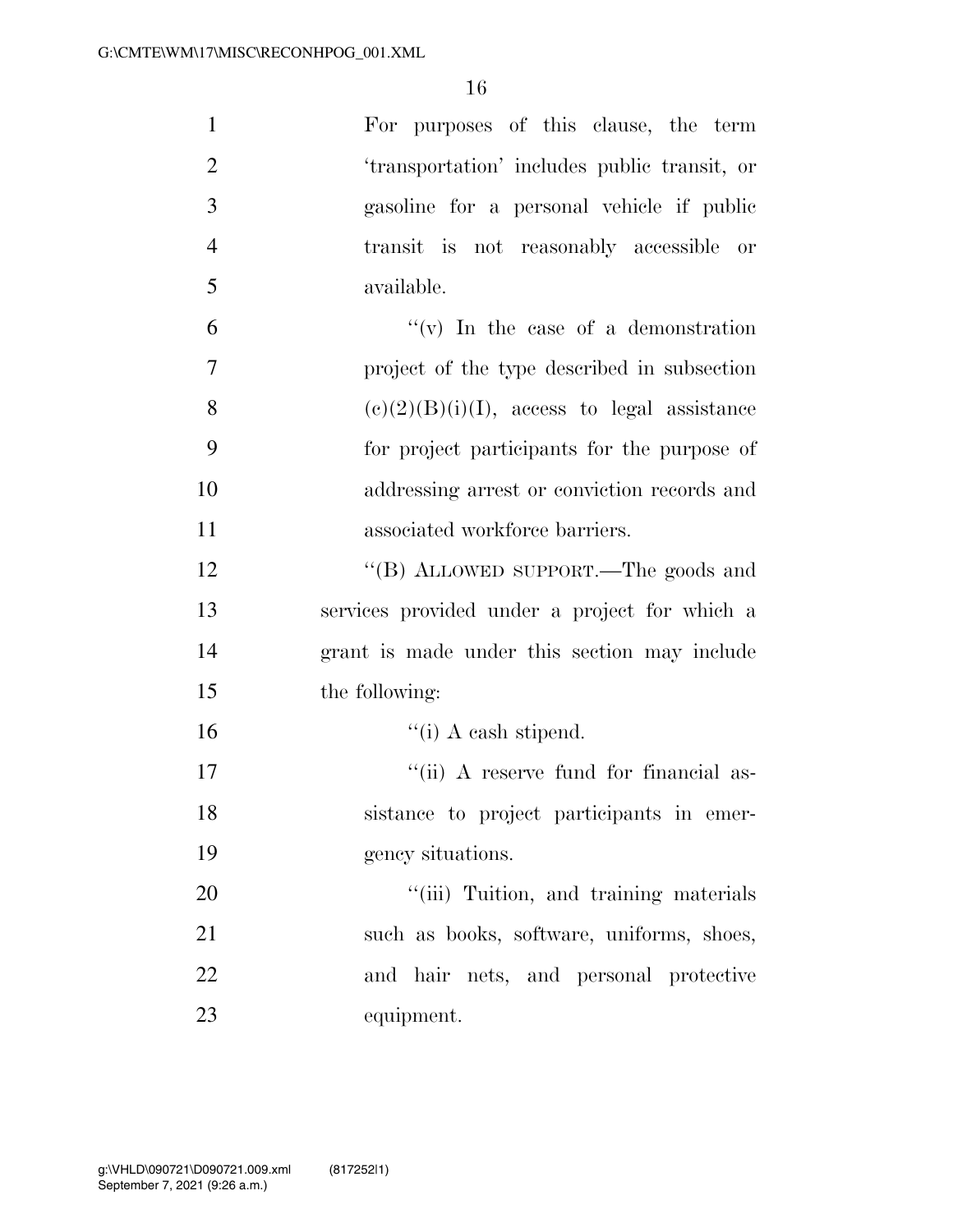1 ''(iv) In-kind resource donations such as interview clothing and conference at-tendance fees.

 $''(v)$  Assistance with accessing and completing high school equivalency or adult basic education courses as necessary to achieve success in the project and make progress toward career goals.

 $''(\vec{v})$  Assistance with programs and activities, including legal assistance, deemed necessary to address arrest or con- viction records as an employment barrier. 13 ''(vii) Other support services as deemed necessary for family well-being, success in the project, and progress toward career goals.

 $\frac{17}{3}$  TRAINING.—The number of hours of train- ing provided to an eligible individual under a project for which a grant is made under this section, for a recognized postsecondary credential (including an in- dustry-recognized credential, and a certificate awarded by a local workforce development board es- tablished under section 107 of the Workforce Inno- vation and Opportunity Act), which is awarded in recognition of attainment of measurable technical or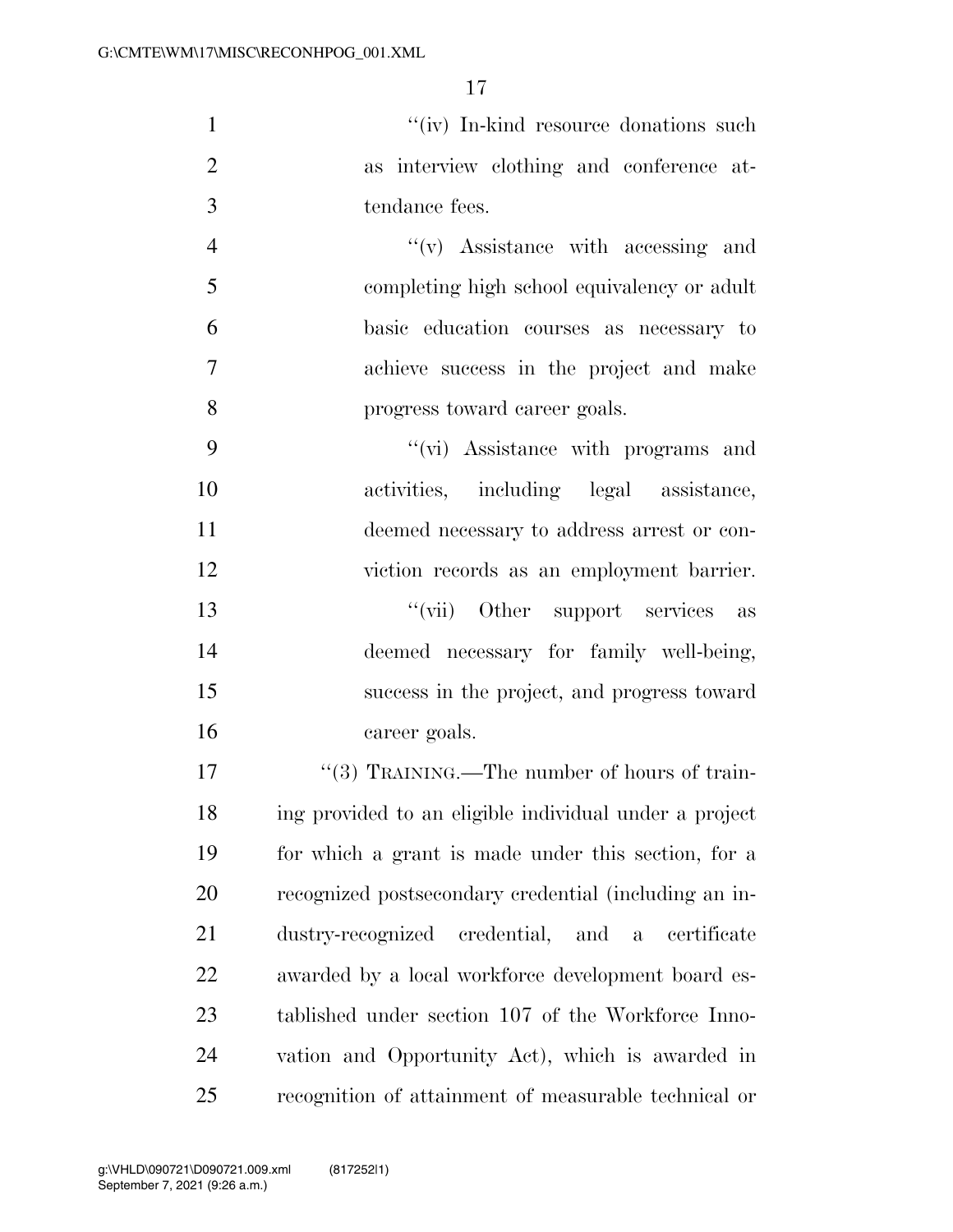| occupational skills necessary to gain employment or |
|-----------------------------------------------------|
| advance within an occupation, shall be—             |

 ''(A) not less than the number of hours of training required for certification in that level of skill by the State in which the project is con-ducted; or

7 ''(B) if there is no such requirement, such number of hours of training as the Secretary finds is necessary to achieve that skill level.

10 ''(4) INCLUSION OF TANF RECIPIENTS.—In the case of a project for which a grant is made under this section that is conducted in a State that has a program funded under part A of title IV, at least 10 percent of the eligible individuals to whom support is provided under the project shall meet the income eligibility requirements under that State program, without regard to whether the individuals receive benefits or services directly under that State pro-gram.

20 "(5) INCOME LIMITATION.—An entity to which a grant is made under this section shall not use the grant to provide support to a person who is not an eligible individual.

24 "(6) PROHIBITION.—An entity to which a grant is made under this section shall not use the grant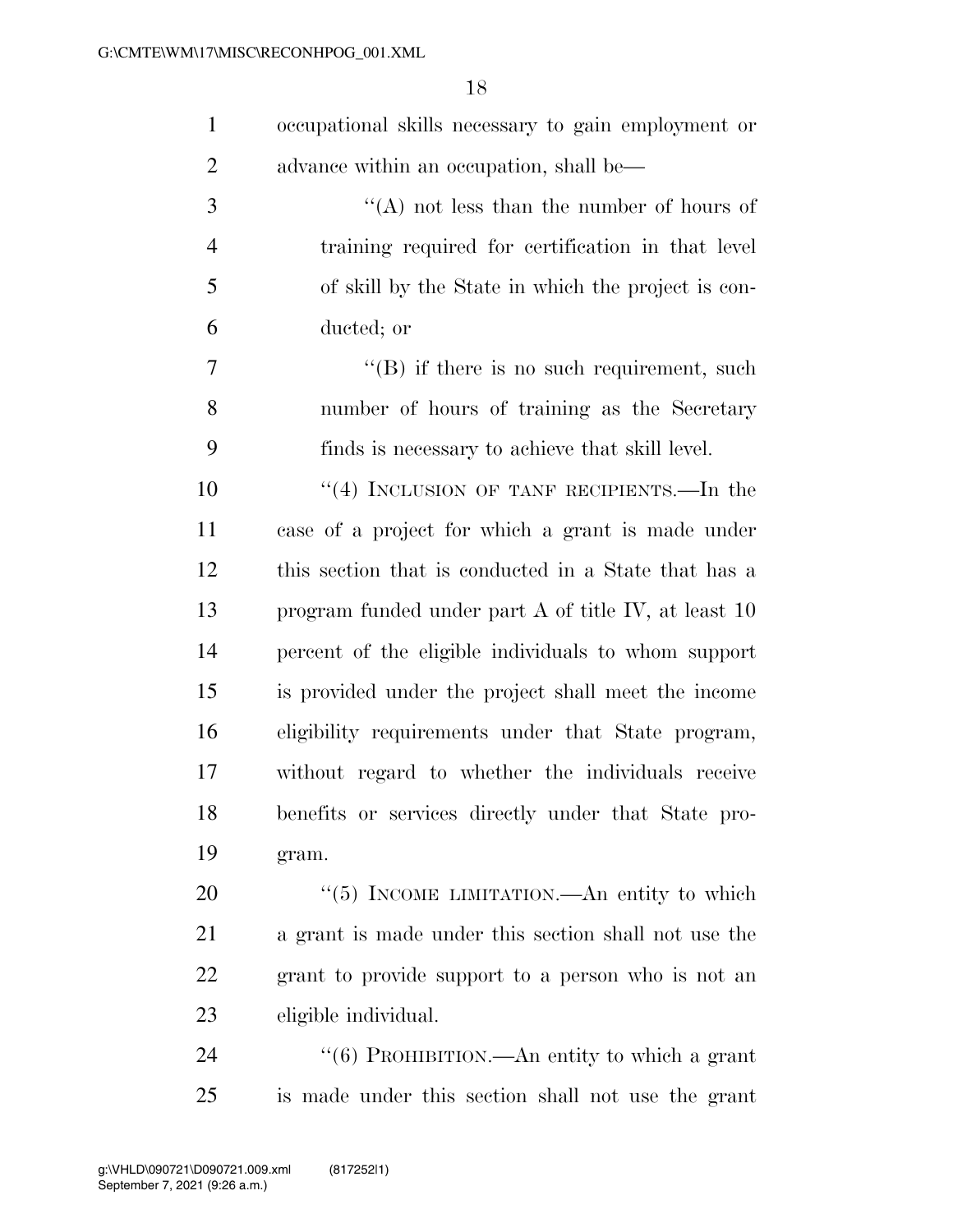| $\mathbf{1}$   | for purposes of entertainment, except that case man-  |
|----------------|-------------------------------------------------------|
| $\overline{2}$ | agement and career coaching services may include      |
| 3              | celebrations of specific career-based milestones such |
| $\overline{4}$ | as completing a semester, graduation, or job place-   |
| 5              | ment.                                                 |
| 6              | "(e) TECHNICAL ASSISTANCE.-                           |
| 7              | " $(1)$ IN GENERAL.—The Secretary shall provide       |
| 8              | technical assistance—                                 |
| 9              | $\lq\lq$ to assist eligible entities in applying      |
| 10             | for grants under this section;                        |
| 11             | $\lq\lq$ that is tailored to meet the needs of        |
| 12             | grantees at each stage of the administration of       |
| 13             | projects for which grants are made under this         |
| 14             | section;                                              |
| 15             | "(C) that is tailored to meet the specific            |
| 16             | needs of Indian tribes, tribal organizations, and     |
| 17             | tribal colleges and universities;                     |
| 18             | $\lq\lq$ (D) that is tailored to meet the specific    |
| 19             | needs of the territories;                             |
| 20             | $\lq\lq(E)$ that is tailored to meet the specific     |
| 21             | needs of eligible entities in carrying out dem-       |
| 22             | onstration projects for which a grant is made         |
| 23             | under this section; and                               |
| 24             | $\lq\lq(F)$ to facilitate the exchange of informa-    |
| 25             | tion among eligible entities regarding best prac-     |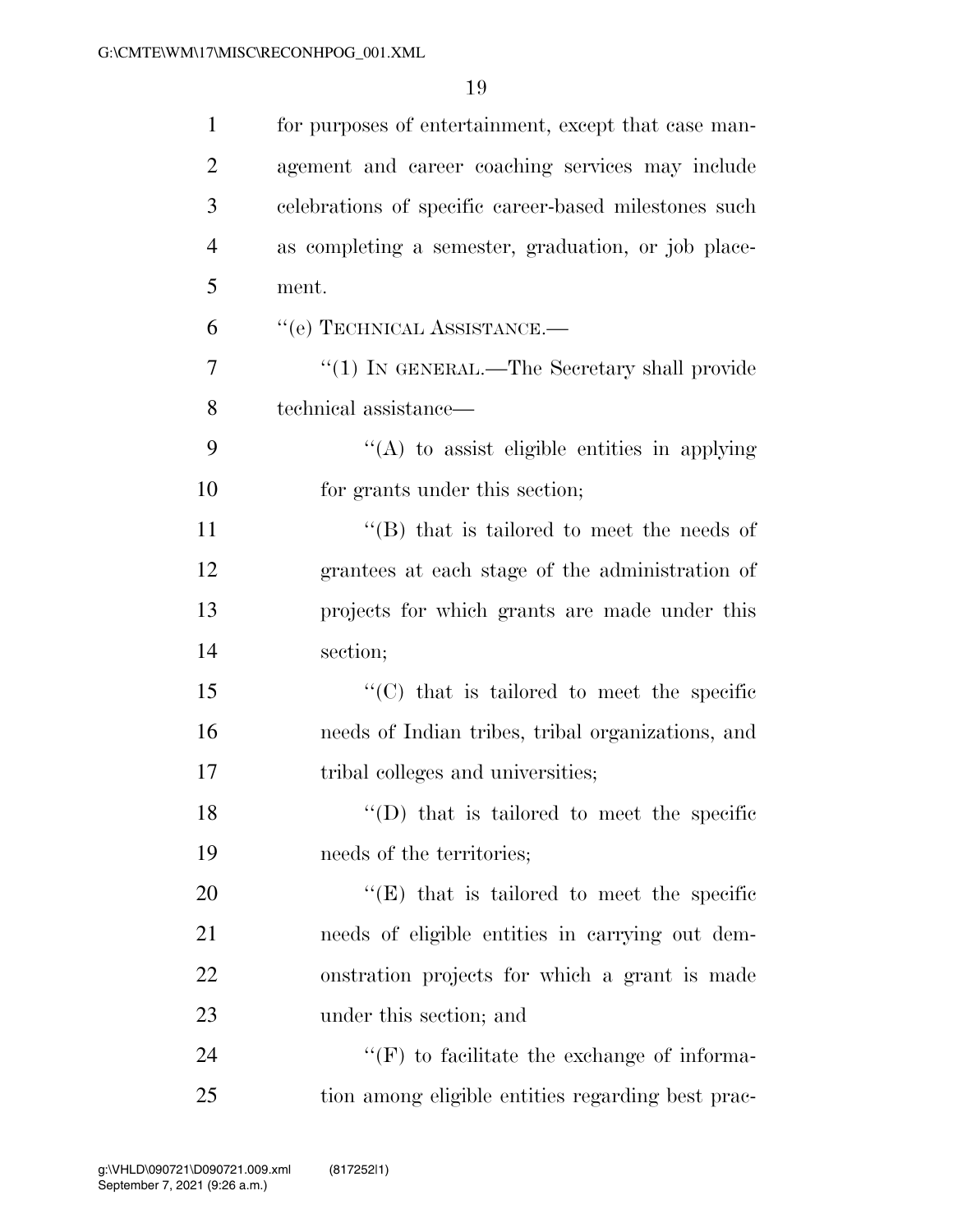tices and promising practices used in the projects.

3 "(2) CONTINUATION OF PEER TECHNICAL AS- SISTANCE CONFERENCES.—The Secretary shall con- tinue to hold peer technical assistance conferences for entities to which a grant is made under this sec- tion or was made under the immediate predecessor of this section. The preceding sentence shall not be interpreted to require any such conference to be held in person.

11 ""(f) EVALUATION OF DEMONSTRATION PROJECTS.—

12 ''(1) In GENERAL.—The Secretary shall, by grant, contract, or interagency agreement, conduct rigorous and well-designed evaluations of the dem- onstration projects for which a grant is made under this section.

17 "(2) REQUIREMENT APPLICABLE TO INDIVID- UALS WITH ARREST OR CONVICTION RECORDS DEM- ONSTRATION.—In the case of a project of the type 20 described in subsection  $(e)(2)(B)(i)(I)$ , the evalua- tion shall include identification of successful activi- ties for creating opportunities for developing and sustaining, particularly with respect to low-income individuals with arrest or conviction records, a health professions workforce that has accessible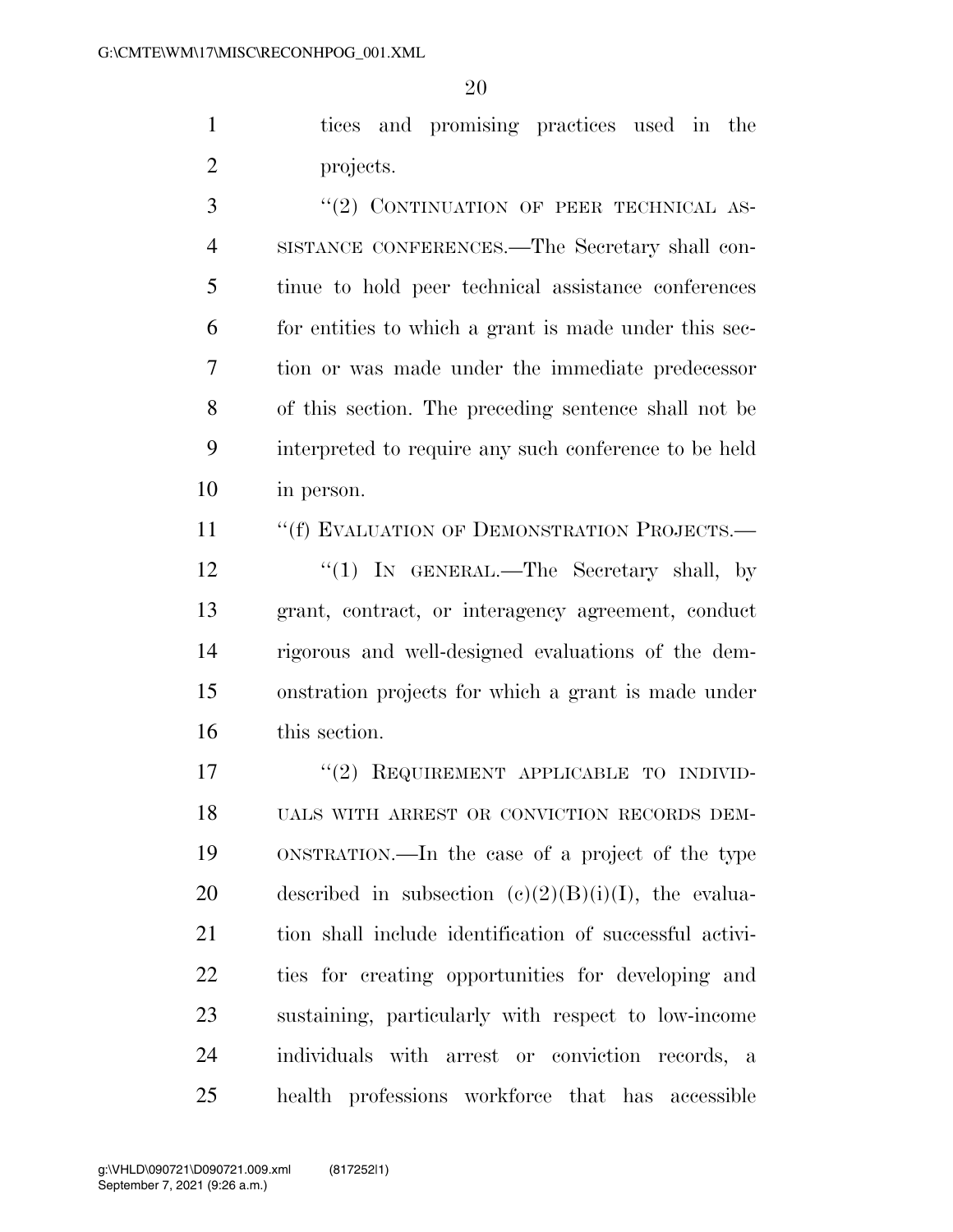entry points, that meets high standards for edu- cation, training, certification, and professional devel- opment, and that provides increased wages and af- fordable benefits, including health care coverage, that are responsive to the needs of the workforce.

 ''(3) REQUIREMENT APPLICABLE TO PREG- NANCY AND CHILDBIRTH CAREER PATHWAY DEM- ONSTRATION.—In the case of a project of the type 9 described in subsection  $(e)(2)(B)(i)(II)$ , the evalua- tion shall include identification of successful activi- ties for creating opportunities for developing and sustaining, particularly with respect to low-income individuals and other entry-level workers, a career pathway that has accessible entry points, that meets high standards for education, training, certification, and professional development, and that provides in- creased wages and affordable benefits, including health care coverage, that are responsive to the needs of the birth, pregnancy, and post-partum workforce.

21 "(4) RULE OF INTERPRETATION.—Evaluations conducted pursuant to this subsection may include a randomized controlled trial, but this subsection shall not be interpreted to require an evaluation to include such a trial.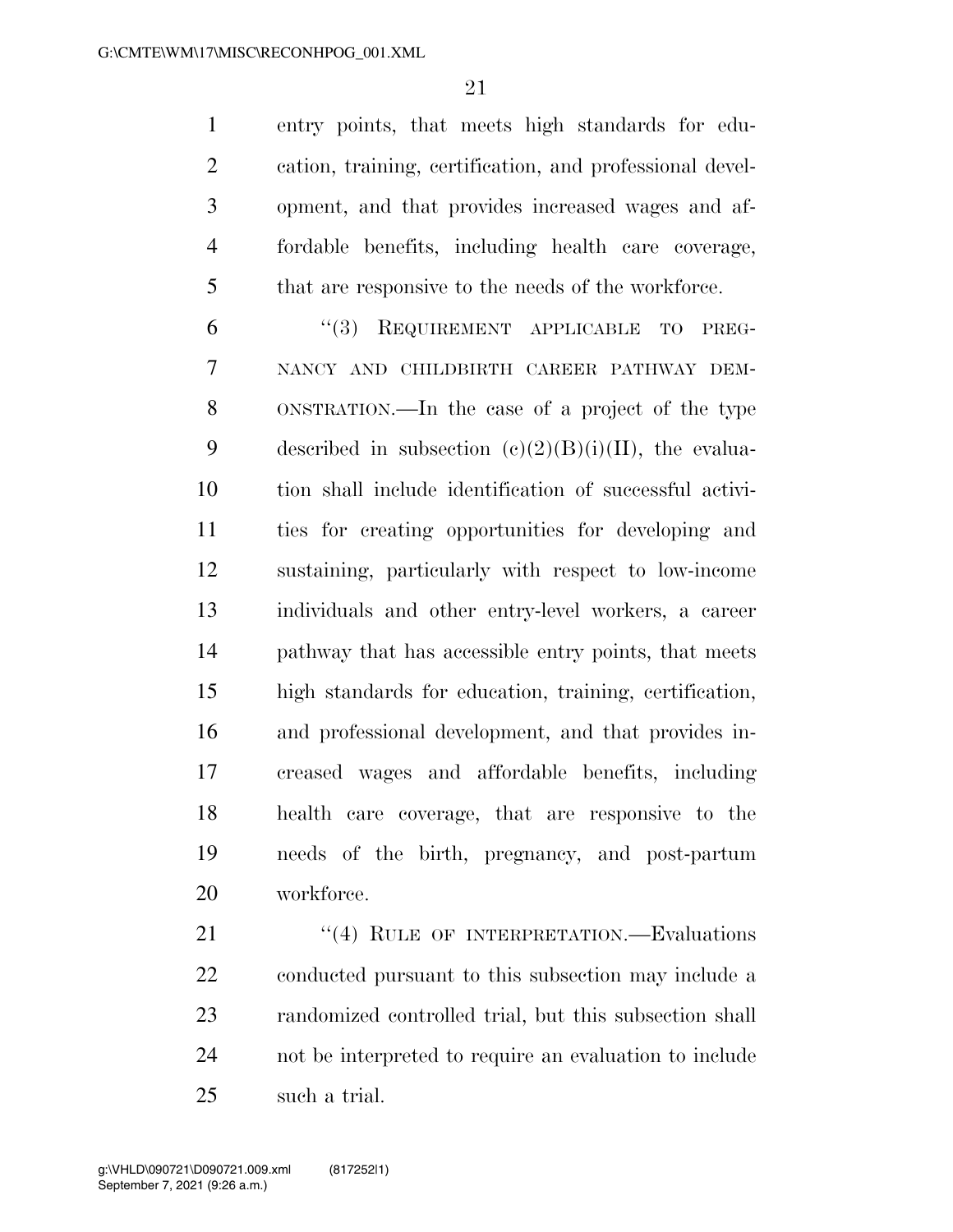$\frac{1}{2}$  ''(g) REPORTS.—

2 "(1) To THE SECRETARY.—An eligible entity awarded a grant to conduct a project under this sec- tion shall submit interim reports to the Secretary on the activities carried out under the project, and, on the conclusion of the project, a final report on the activities. Each such report shall include data on participant outcomes related to earnings, employ- ment in health professions, graduation rate, gradua- tion timeliness, credential attainment, participant demographics, and other data specified by the Sec-retary.

13 "(2) To THE CONGRESS.—During each Con- gress, the Secretary shall submit to the Committee on Ways and Means of the House of Representatives and the Committee on Finance of the Senate a re-port—

18 ''(A) on the demographics of the partici- pants in the projects for which a grant is made under this section;

21 "(B) on the rate of which project partici- pants completed all activities under the projects;

24  $\cdot$  (C) on the employment credentials ac-25 quired by project participants;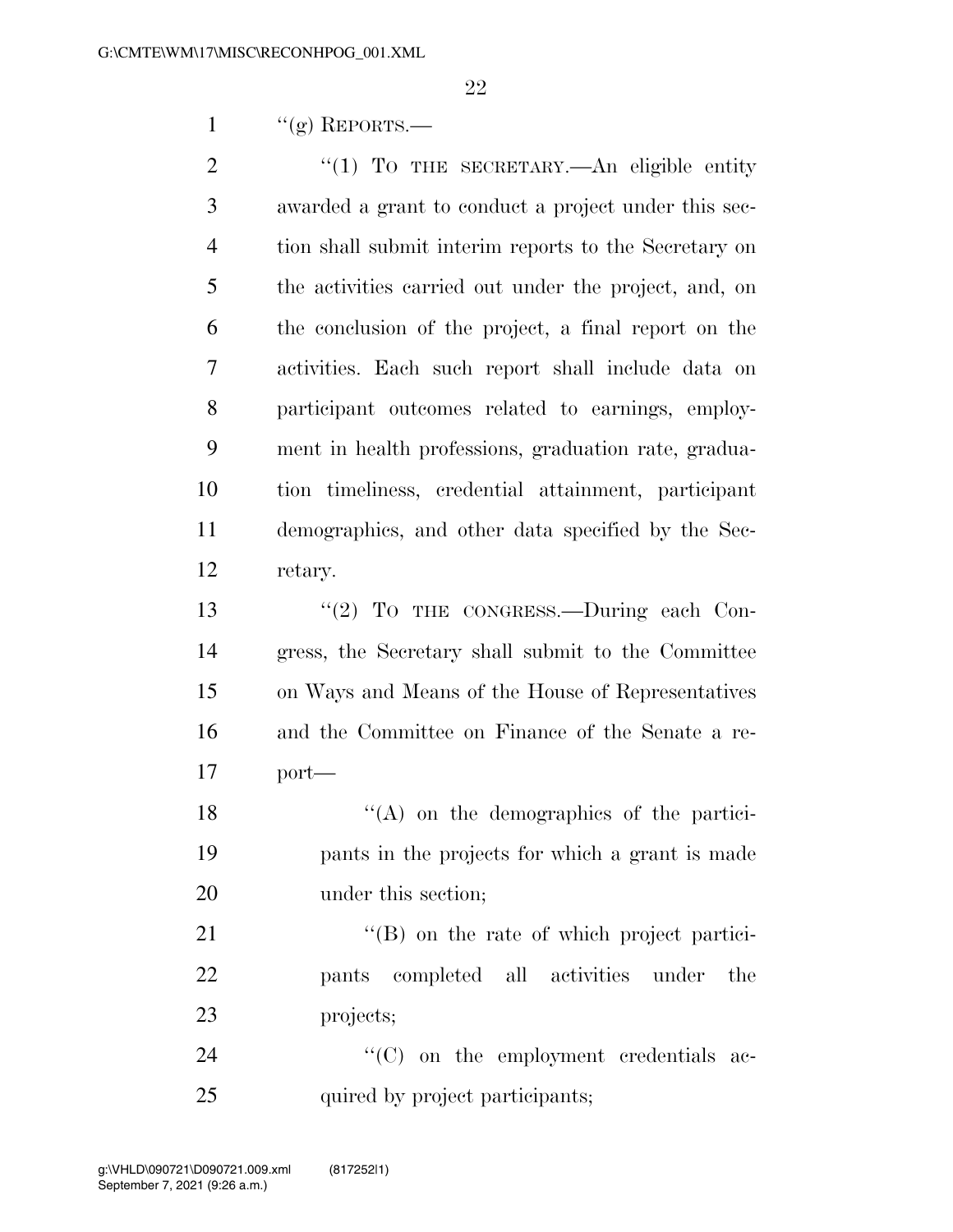| $\mathbf{1}$   | "(D) on the employment of project partici-         |
|----------------|----------------------------------------------------|
| $\overline{2}$ | pants on completion of activities under the        |
| 3              | projects, and the earnings of project partici-     |
| $\overline{4}$ | pants at entry into employment;                    |
| 5              | $\lq\lq(E)$ on best practices and promising prac-  |
| 6              | tices used in the projects;                        |
| $\tau$         | $\lq\lq(F)$ on the nature of any technical assist- |
| 8              | ance provided to grantees under this section;      |
| 9              | $\lq\lq(G)$ on, with respect to the period since   |
| 10             | the period covered in the most recent prior re-    |
| 11             | port submitted under this paragraph—               |
| 12             | "(i) the number of applications sub-               |
| 13             | mitted under this section, with a separate         |
| 14             | statement of the number of applications re-        |
| 15             | ferred to in subsection $(b)(5)$ ;                 |
| 16             | "(ii) the number of applications that              |
| 17             | were approved, with a separate statement           |
| 18             | of the number of such applications referred        |
| 19             | to in subsection $(b)(5)$ ; and                    |
| 20             | "(iii) a description of how grants were            |
| 21             | made in any case described in the last sen-        |
| 22             | tence of subsection $(c)(1)(A)(ii)$ ; and          |
| 23             | $H(H)$ that includes an assessment of the ef-      |
| 24             | fectiveness of the projects with respect to ad-    |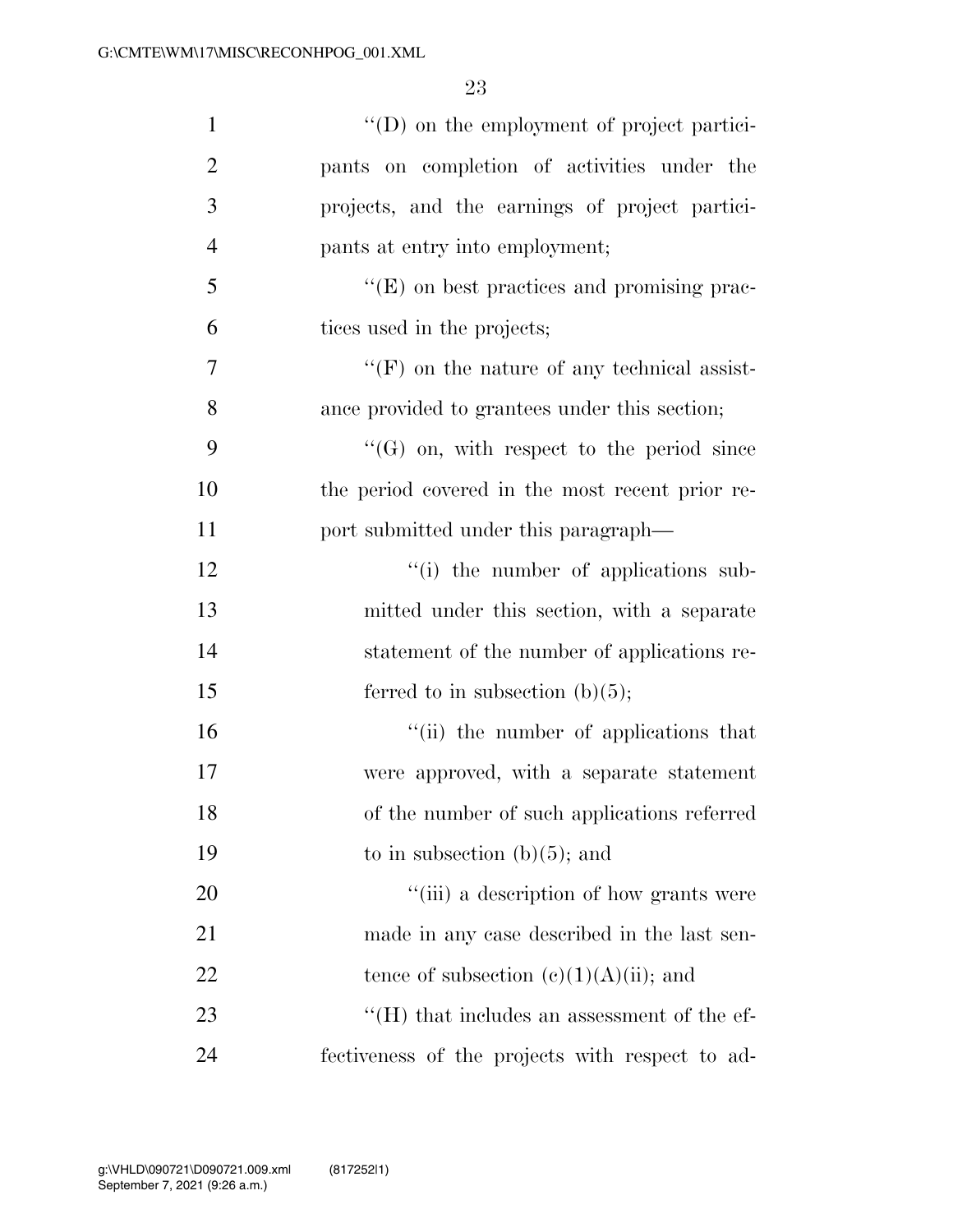| $\mathbf{1}$   | dressing health professions workforce shortages       |
|----------------|-------------------------------------------------------|
| $\overline{2}$ | or in-demand jobs.                                    |
| 3              | "(h) DEFINITIONS.—In this section:                    |
| $\overline{4}$ | "(1) ALLIED HEALTH PROFESSION.—The term               |
| 5              | 'allied health profession' has the meaning given in   |
| 6              | section $799B(5)$ of the Public Health Service Act.   |
| 7              | "(2) CAREER PATHWAY.—The term 'career                 |
| 8              | pathway' has the meaning given that term in section   |
| 9              | $3(7)$ of the Workforce Innovation and Opportunity    |
| 10             | Act.                                                  |
| 11             | "(3) DOULA.—The term 'doula' means an indi-           |
| 12             | vidual who-                                           |
| 13             | "(A) is certified by an organization that             |
| 14             | has been established for not less than 5 years        |
| 15             | and that requires the completion of continuing        |
| 16             | education to maintain the certification, to pro-      |
| 17             | vide non-medical advice, information, emotional       |
| 18             | support, and physical comfort to an individual        |
| 19             | during the individual's pregnancy, childbirth,        |
| 20             | and post-partum period; and                           |
| 21             | $\lq\lq$ . maintains the certification by com-        |
| 22             | pleting the required continuing education.            |
| 23             | "(4) ELIGIBLE ENTITY.—The term 'eligible en-          |
| 24             | tity' means any of the following entities that dem-   |
| 25             | onstrates in an application submitted under this sec- |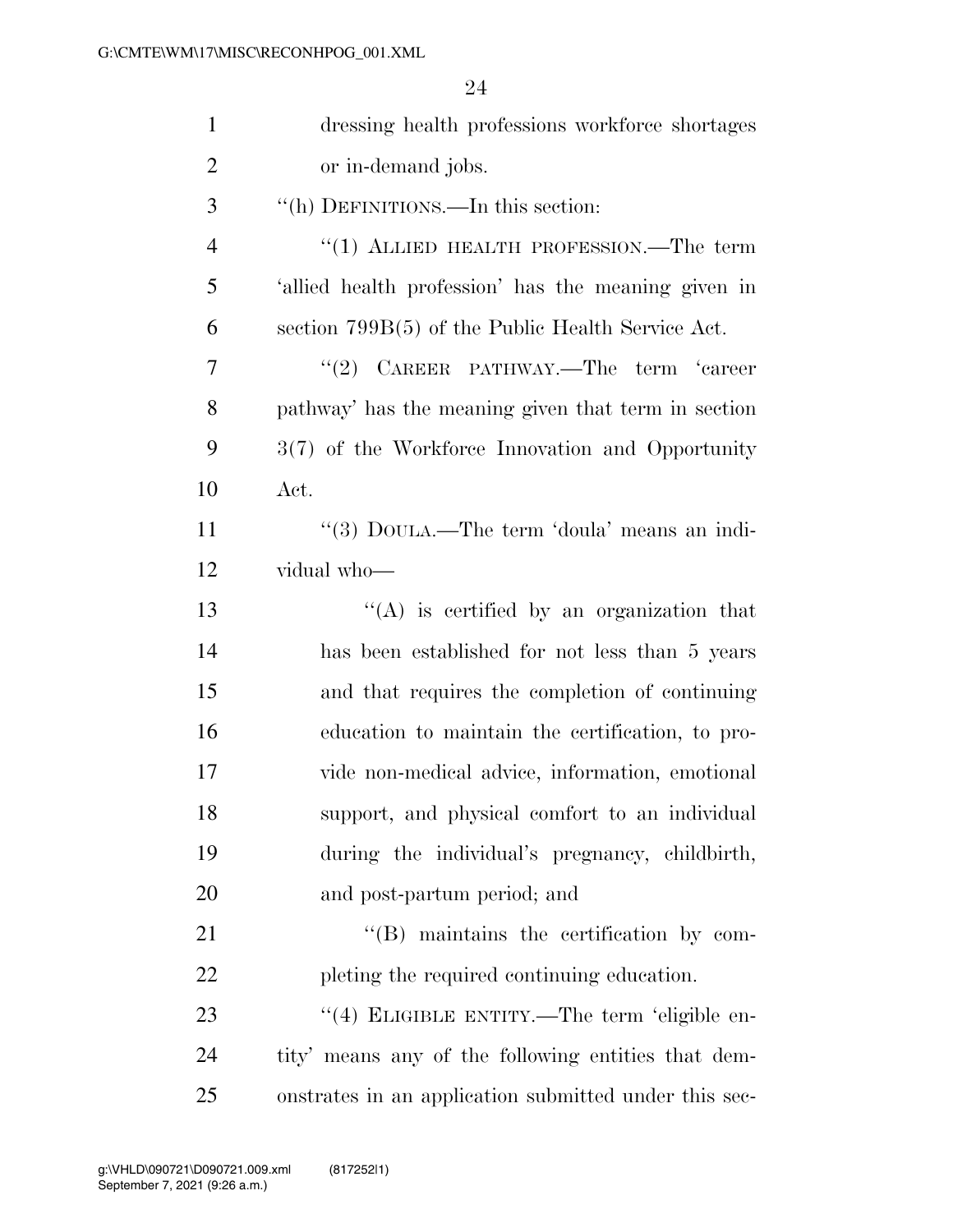| $\mathbf{1}$   | tion that the entity has the capacity to fully develop |
|----------------|--------------------------------------------------------|
| $\overline{2}$ | and administer the project described in the applica-   |
| 3              | tion:                                                  |
| $\overline{4}$ | "(A) A local workforce development board               |
| 5              | established under section 107 of the Workforce         |
| 6              | Innovation and Opportunity Act.                        |
| 7              | "(B) A State or territory, a political sub-            |
| 8              | division of a State or territory, or an agency of      |
| 9              | a State, territory, or such a political subdivi-       |
| 10             | sion, including a State or local entity that ad-       |
| 11             | ministers a State program funded under part A          |
| 12             | of this title.                                         |
| 13             | "(C) An Indian tribe, a tribal organization,           |
| 14             | or a tribal college or university.                     |
| 15             | "(D) An institution of higher education (as            |
| 16             | defined in the Higher Education Act of 1965).          |
| 17             | $\lq\lq$ (E) A hospital (as defined in section         |
| 18             | $1861(e)$ ).                                           |
| 19             | " $(F)$ A high-quality skilled nursing facility.       |
| 20             | "(G) A Federally qualified health center               |
| 21             | (as defined in section $1861(aa)(4)$ ).                |
| 22             | "(H) A nonprofit organization described in             |
| 23             | section $501(c)(3)$ of the Internal Revenue Code       |
| 24             | of 1986, a labor organization, or an entity with       |
| 25             | shared labor-management oversight, that has a          |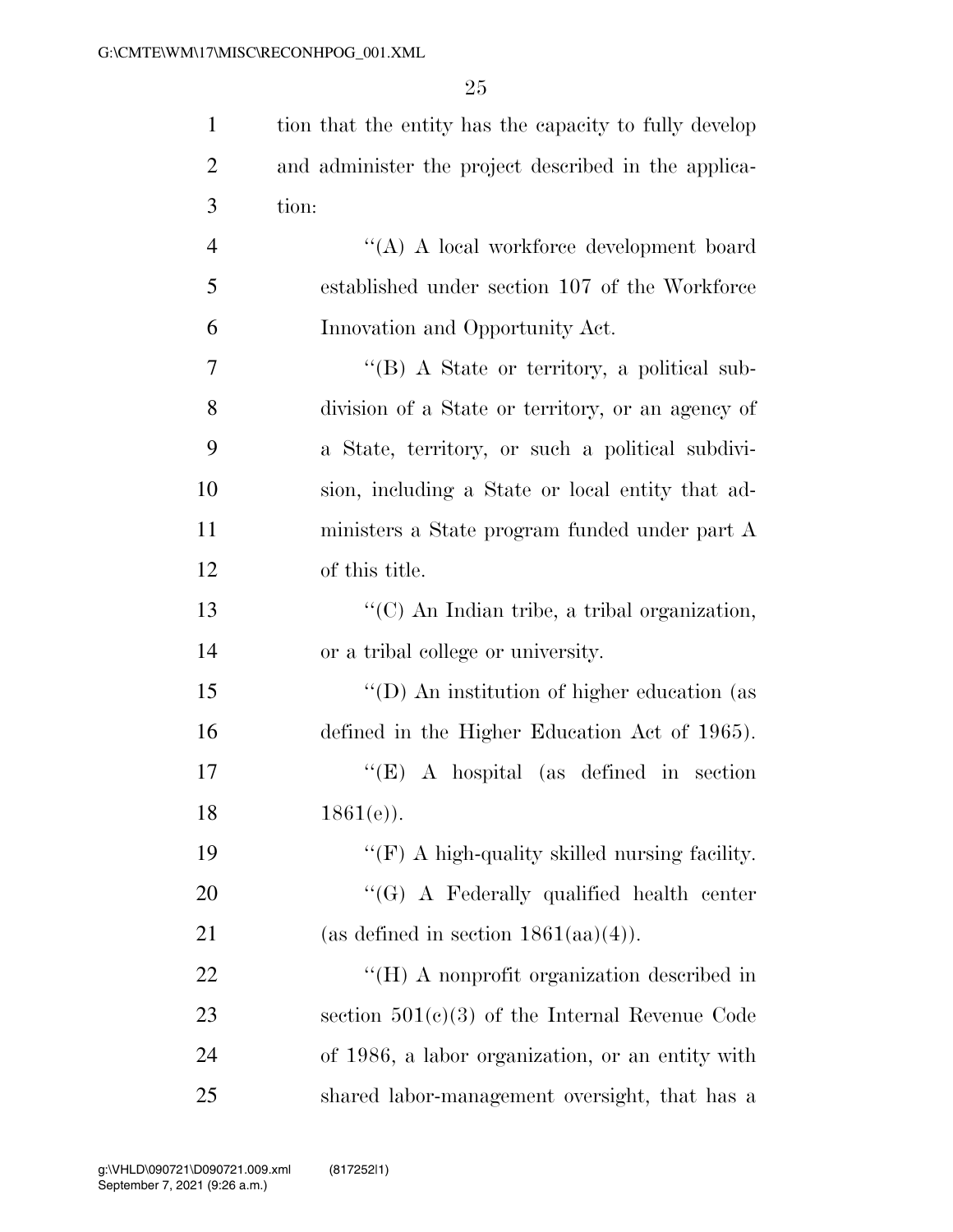demonstrated history of providing health profes-sion training to eligible individuals.

 ''(I) In the case of a demonstration project of the type provided for in subsection 5 (e)(2)(B)(i)(II) of this section, an entity recog- nized by a State, Indian tribe, or tribal organi- zation as qualified to train doulas or midwives, if midwives or doulas, as the case may be, are permitted to practice in the State involved.

 ''(J) An opioid treatment program (as de-11 fined in section  $1861(iii)(2)$ , and other high quality comprehensive addiction care providers. ''(5) ELIGIBLE INDIVIDUAL.—The term 'eligible individual' means an individual whose family income does not exceed 200 percent of the Federal poverty level.

17 "(6) FEDERAL POVERTY LEVEL.—The term 'Federal poverty level' means the poverty line (as de- fined in section 673(2) of the Omnibus Budget Rec- onciliation Act of 1981, including any revision re-21 quired by such section applicable to a family of the 22 size involved).

23 "(7) INDIAN TRIBE; TRIBAL ORGANIZATION. The terms 'Indian tribe' and 'tribal organization' have the meaning given the terms in section 4 of the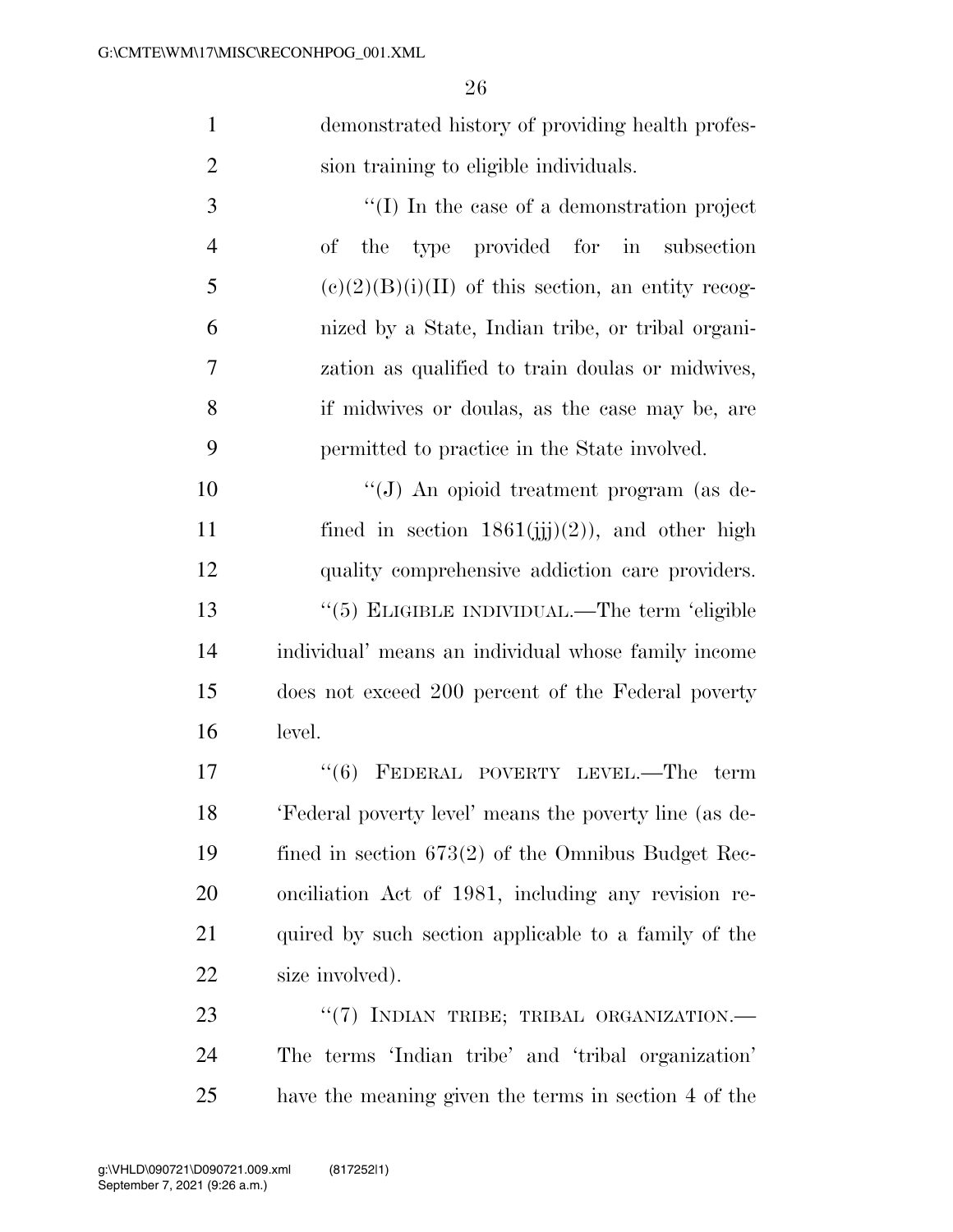Indian Self-Determination and Education Assistance 2 Act (25 U.S.C. 450b).

| 3              | "(8) INSTITUTION OF HIGHER EDUCATION.-              |
|----------------|-----------------------------------------------------|
| $\overline{4}$ | The term 'institution of higher education' has the  |
| 5              | meaning given the term in section 101 or            |
| 6              | $102(a)(1)(B)$ of the Higher Education Act of 1965. |
| $\overline{7}$ | "(9) TERRITORY.—The term 'territory' means          |
| 8              | the Commonwealth of Puerto Rico, the United         |
| 9              | States Virgin Islands, Guam, the Northern Mariana   |
| 10             | Islands, and American Samoa.                        |
| 11             | " $(10)$ TRIBAL COLLEGE OR UNIVERSITY.—The          |
| $1^{\circ}$    | town tribol college or university has the meaning   |

 term 'tribal college or university' has the meaning given the term in section 316(b) of the Higher Edu-cation Act of 1965.

"(i) FUNDING.—

16 "(1) In GENERAL.—Out of any funds in the Treasury of the United States not otherwise appro- priated, there are appropriated to the Secretary to carry out this section \$425,000,000 for each of fis-cal years 2022 through 2026.

21 "(2) ALLOCATION OF FUNDS. - Of the amount appropriated for a fiscal year under paragraph (1) of this subsection—

 ''(A) \$318,750,000 shall be available for 25 grants under subsection  $(e)(1)(A);$